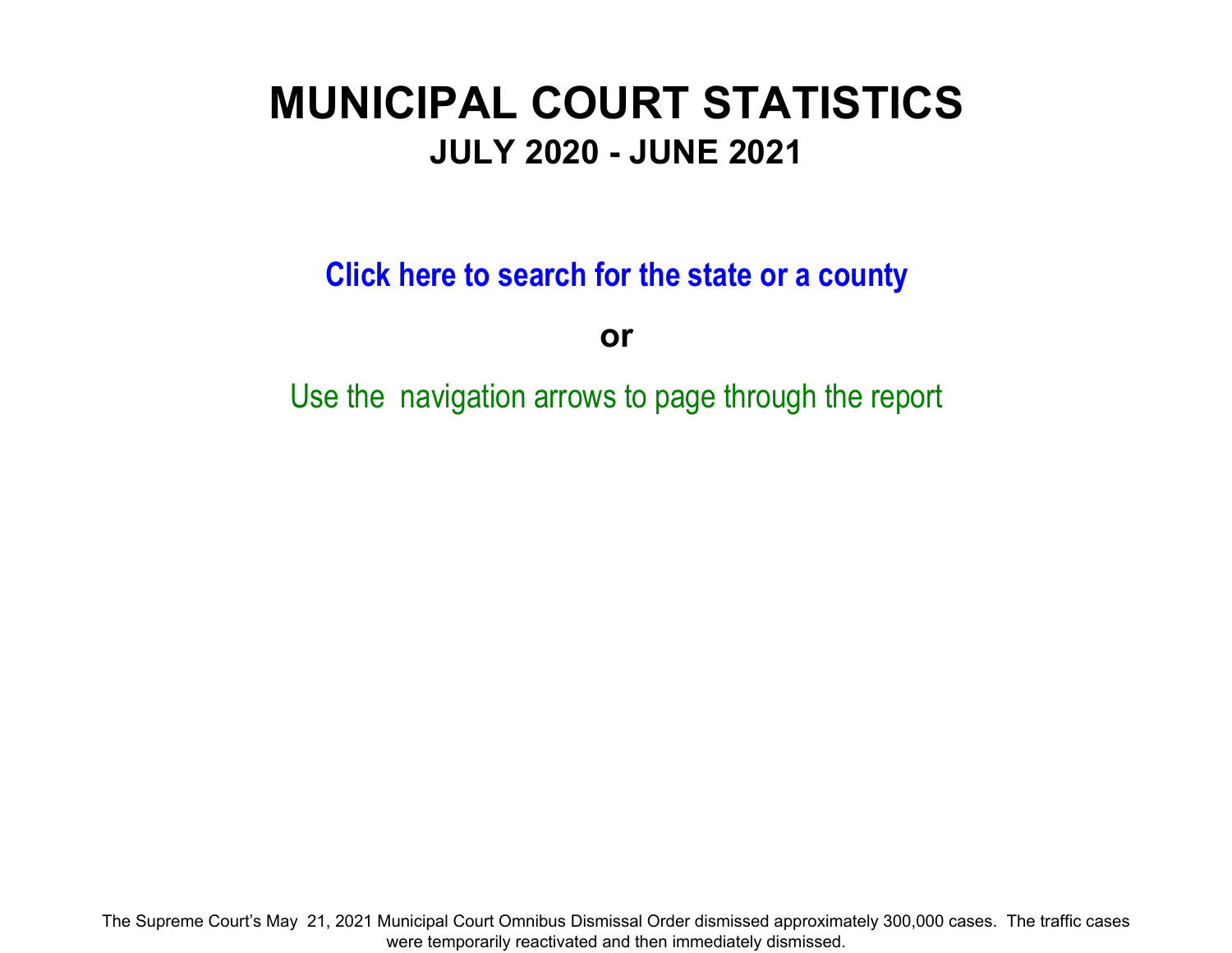## **MUNICIPAL COURT STATISTICS JULY 2020 - JUNE 2021 STATE**

|                                  |             | D.P. &     | Other     | <b>Criminal</b> |          | <b>Traffic</b> |                | <b>Traffic</b> | Grand        |
|----------------------------------|-------------|------------|-----------|-----------------|----------|----------------|----------------|----------------|--------------|
|                                  | Indictables | P.D.P.     | Criminal  | <b>Total</b>    | D.W.I.   | (moving)       | <b>Parking</b> | <b>Total</b>   | <b>Total</b> |
| Filings                          |             |            |           |                 |          |                |                |                |              |
| Jul 2019 - Jun 2020              | 160,168     | 433,387    | 183,790   | 777,345         | 23,832   | 1,900,333      | 2,304,897      | 4,229,062      | 5,006,407    |
| Jul 2020 - Jun 2021              | 159.174     | 380.950    | 166,483   | 706,607         | 22.651   | 1.740.741      | 2.397.352      | 4,160,744      | 4,867,351    |
| % Change                         | $-1%$       | $-12%$     | $-9%$     | $-9%$           | $-5%$    | $-8%$          | 4%             | $-2%$          | $-3%$        |
| <b>Resolutions</b>               |             |            |           |                 |          |                |                |                |              |
| Jul 2019 - Jun 2020              | 157,503     | 315.370    | 186.095   | 658,968         | 22,714   | 1,857,112      | 2,282,335      | 4,162,161      | 4,821,129    |
| Jul 2020 - Jun 2021              | 156,313     | 184,359    | 120,154   | 460,826         | 17,734   | 1,305,973      | 1,831,151      | 3,154,858      | 3,615,684    |
| % Change                         | $-1\%$      | $-42%$     | $-35%$    | $-30%$          | $-22%$   | $-30%$         | $-20%$         | $-24%$         | $-25%$       |
| <b>Clearance</b>                 |             |            |           |                 |          |                |                |                |              |
| Jul 2019 - Jun 2020              | $-2,665$    | $-118,017$ | 2,305     | $-118,377$      | $-1,118$ | $-43,221$      | $-22,562$      | $-66,901$      | $-185,278$   |
| Jul 2020 - Jun 2021              | $-2,861$    | $-196,591$ | $-46,329$ | $-245,781$      | $-4,917$ | $-434,768$     | $-566,201$     | $-1,005,886$   | $-1,251,667$ |
| <b>Clearance Percent</b>         |             |            |           |                 |          |                |                |                |              |
| Jul 2019 - Jun 2020              | 98%         | 73%        | 101%      | 85%             | 95%      | 98%            | 99%            | 98%            | 96%          |
| Jul 2020 - Jun 2021              | 98%         | 48%        | 72%       | 65%             | 78%      | 75%            | 76%            | 76%            | 74%          |
| <b>Backlog</b>                   |             |            |           |                 |          |                |                |                |              |
| <b>June 2020</b>                 | 334         | 87,568     | 46,935    | 134,837         | 8,843    | 257,081        | 240,464        | 506,388        | 641,225      |
| <b>June 2021</b>                 | 400         | 143,158    | 109,163   | 252,721         | 10,653   | 575.616        | 786,694        | 1,372,963      | 1,625,684    |
| % Change                         | 20%         | 63%        | 133%      | 87%             | 20%      | 124%           | 227%           | 171%           | 154%         |
| <b>Backlog/100 Mthly Filings</b> |             |            |           |                 |          |                |                |                |              |
| <b>June 2020</b>                 | 3           | 242        | 306       | 208             | 445      | 162            | 125            | 144            | 154          |
| <b>June 2021</b>                 | 3           | 451        | 787       | 429             | 564      | 397            | 394            | 396            | 401          |
| % Change                         | 21%         | 86%        | 157%      | 106%            | 27%      | 144%           | 215%           | 176%           | 161%         |
| <b>Backlog Percent</b>           |             |            |           |                 |          |                |                |                |              |
| <b>June 2020</b>                 | 42%         | 81%        | 73%       | 78%             | 83%      | 70%            | 62%            | 67%            | 69%          |
| <b>June 2021</b>                 | 46%         | 88%        | 85%       | 86%             | 76%      | 74%            | 73%            | 74%            | 75%          |
| <b>Active Pending</b>            |             |            |           |                 |          |                |                |                |              |
| <b>June 2020</b>                 | 792         | 108,333    | 64,215    | 173,340         | 10,668   | 365,935        | 384,858        | 761,461        | 934,801      |
| <b>June 2021</b>                 | 875         | 163,164    | 128,417   | 292,456         | 13,987   | 773,545        | 1,073,340      | 1,860,872      | 2,153,328    |
| % Change                         | 10%         | 51%        | 100%      | 69%             | 31%      | 111%           | 179%           | 144%           | 130%         |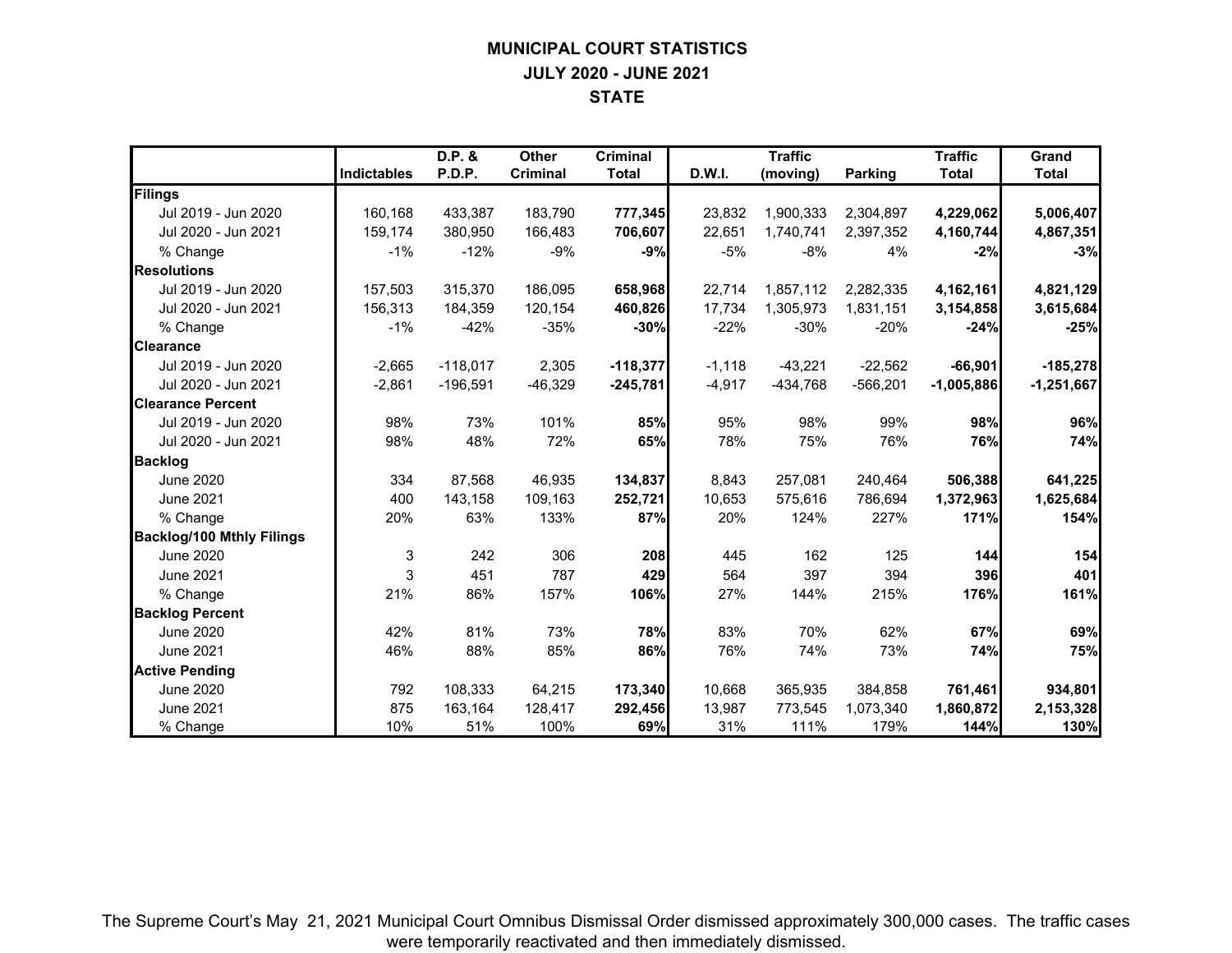## **MUNICIPAL COURT STATISTICSJULY 2020 - JUNE 2021 ATLANTIC COUNTY**

|                                  |                    | D.P. &   | Other    | <b>Criminal</b> |        | <b>Traffic</b> |                | <b>Traffic</b> | Grand        |
|----------------------------------|--------------------|----------|----------|-----------------|--------|----------------|----------------|----------------|--------------|
|                                  | <b>Indictables</b> | P.D.P.   | Criminal | <b>Total</b>    | D.W.I. | (moving)       | <b>Parking</b> | <b>Total</b>   | <b>Total</b> |
| Filings                          |                    |          |          |                 |        |                |                |                |              |
| Jul 2019 - Jun 2020              | 8,893              | 19,475   | 3,722    | 32,090          | 1,422  | 67,295         | 23,142         | 91,859         | 123,949      |
| Jul 2020 - Jun 2021              | 9,154              | 19,465   | 3,668    | 32,287          | 1,406  | 74,635         | 23,316         | 99,357         | 131,644      |
| % Change                         | 3%                 | 0%       | $-1%$    | 1%              | $-1%$  | 11%            | 1%             | 8%             | 6%           |
| <b>Resolutions</b>               |                    |          |          |                 |        |                |                |                |              |
| Jul 2019 - Jun 2020              | 8,736              | 16,014   | 3,669    | 28,419          | 1,376  | 64,791         | 22,499         | 88,666         | 117,085      |
| Jul 2020 - Jun 2021              | 8,874              | 9,507    | 2,763    | 21,144          | 1,132  | 57,407         | 23,678         | 82,217         | 103,361      |
| % Change                         | 2%                 | $-41%$   | $-25%$   | $-26%$          | $-18%$ | $-11%$         | 5%             | $-7%$          | $-12%$       |
| <b>Clearance</b>                 |                    |          |          |                 |        |                |                |                |              |
| Jul 2019 - Jun 2020              | $-157$             | $-3,461$ | $-53$    | $-3,671$        | $-46$  | $-2,504$       | $-643$         | $-3,193$       | $-6,864$     |
| Jul 2020 - Jun 2021              | $-280$             | $-9,958$ | $-905$   | $-11,143$       | $-274$ | $-17,228$      | 362            | $-17,140$      | $-28,283$    |
| <b>Clearance Percent</b>         |                    |          |          |                 |        |                |                |                |              |
| Jul 2019 - Jun 2020              | 98%                | 82%      | 99%      | 89%             | 97%    | 96%            | 97%            | 97%            | 94%          |
| Jul 2020 - Jun 2021              | 97%                | 49%      | 75%      | 65%             | 81%    | 77%            | 102%           | 83%            | 79%          |
| <b>Backlog</b>                   |                    |          |          |                 |        |                |                |                |              |
| <b>June 2020</b>                 | 11                 | 4,851    | 777      | 5,639           | 397    | 8,607          | 2,262          | 11,266         | 16,905       |
| <b>June 2021</b>                 | 8                  | 9,837    | 2,395    | 12,240          | 493    | 23,056         | 6,341          | 29,890         | 42,130       |
| % Change                         | $-27%$             | 103%     | 208%     | 117%            | 24%    | 168%           | 180%           | 165%           | 149%         |
| <b>Backlog/100 Mthly Filings</b> |                    |          |          |                 |        |                |                |                |              |
| <b>June 2020</b>                 | 1                  | 299      | 251      | 211             | 335    | 153            | 117            | 147            | 164          |
| <b>June 2021</b>                 | 1                  | 606      | 784      | 455             | 421    | 371            | 326            | 361            | 384          |
| % Change                         | $-29%$             | 103%     | 213%     | 116%            | 26%    | 142%           | 178%           | 145%           | 135%         |
| <b>Backlog Percent</b>           |                    |          |          |                 |        |                |                |                |              |
| <b>June 2020</b>                 | 35%                | 83%      | 68%      | 80%             | 76%    | 68%            | 59%            | 66%            | 70%          |
| <b>June 2021</b>                 | 18%                | 88%      | 87%      | 88%             | 71%    | 79%            | 67%            | 76%            | 79%          |
| <b>Active Pending</b>            |                    |          |          |                 |        |                |                |                |              |
| <b>June 2020</b>                 | 31                 | 5,843    | 1,146    | 7,020           | 519    | 12,630         | 3,866          | 17,015         | 24,035       |
| <b>June 2021</b>                 | 45                 | 11,169   | 2,761    | 13,975          | 690    | 29,168         | 9,522          | 39,380         | 53,355       |
| % Change                         | 45%                | 91%      | 141%     | 99%             | 33%    | 131%           | 146%           | 131%           | 122%         |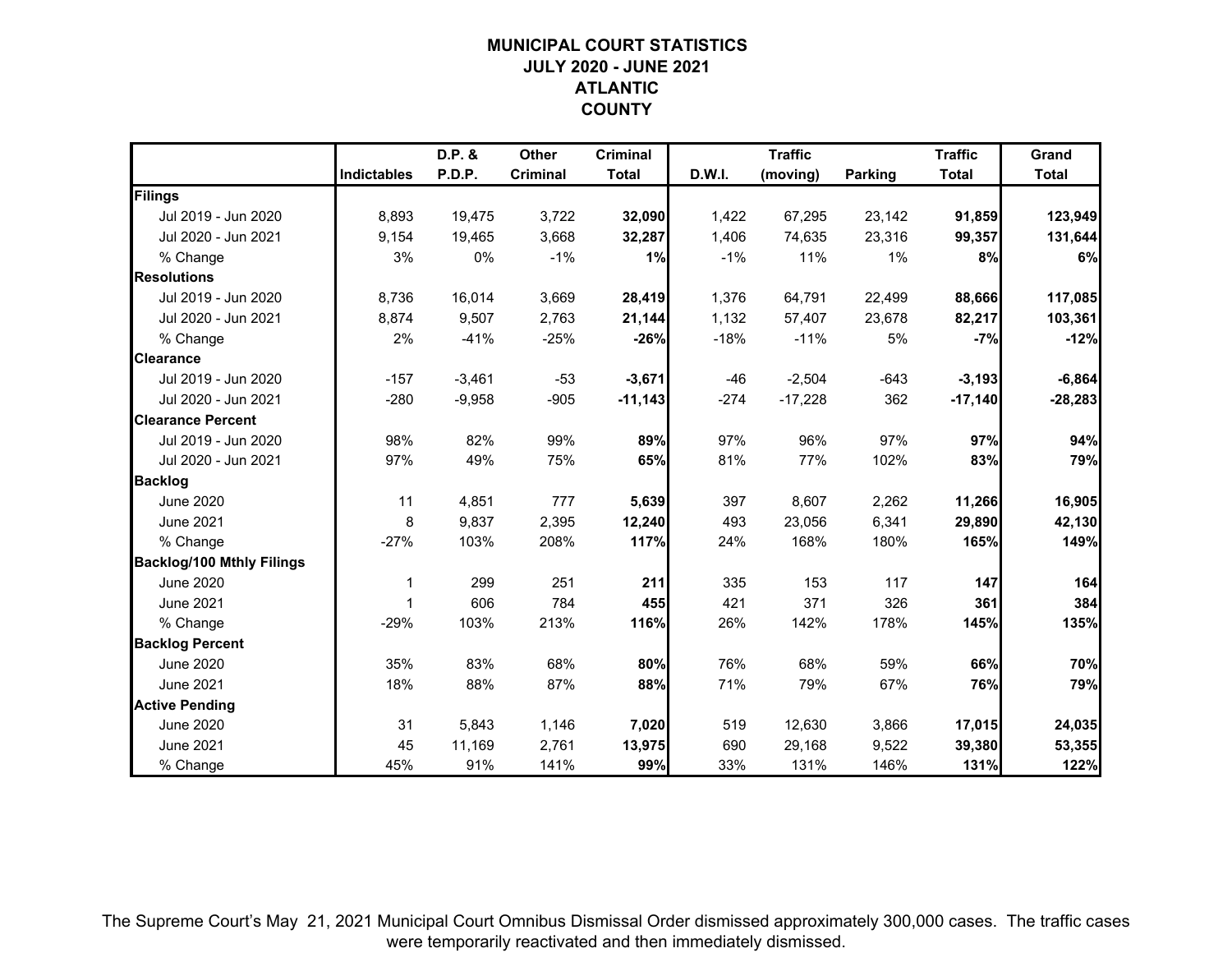## **MUNICIPAL COURT STATISTICSJULY 2020 - JUNE 2021 BERGEN COUNTY**

|                                  |             | D.P. &    | Other           | <b>Criminal</b> |               | <b>Traffic</b> |                | <b>Traffic</b> | Grand        |
|----------------------------------|-------------|-----------|-----------------|-----------------|---------------|----------------|----------------|----------------|--------------|
|                                  | Indictables | P.D.P.    | <b>Criminal</b> | <b>Total</b>    | <b>D.W.I.</b> | (moving)       | <b>Parking</b> | <b>Total</b>   | <b>Total</b> |
| Filings                          |             |           |                 |                 |               |                |                |                |              |
| Jul 2019 - Jun 2020              | 7,240       | 46,440    | 9,688           | 63,368          | 1,738         | 190,308        | 241,968        | 434,014        | 497,382      |
| Jul 2020 - Jun 2021              | 6,585       | 42,497    | 9,654           | 58,736          | 1,632         | 153,127        | 261,080        | 415,839        | 474,575      |
| % Change                         | $-9%$       | $-8%$     | 0%              | $-7%$           | -6%           | $-20%$         | 8%             | $-4%$          | $-5%$        |
| <b>Resolutions</b>               |             |           |                 |                 |               |                |                |                |              |
| Jul 2019 - Jun 2020              | 6,843       | 22,806    | 10,050          | 39,699          | 1,622         | 189,163        | 246,006        | 436,791        | 476,490      |
| Jul 2020 - Jun 2021              | 6,094       | 14,674    | 8,658           | 29,426          | 1,367         | 110,957        | 202,827        | 315,151        | 344,577      |
| % Change                         | $-11%$      | $-36%$    | $-14%$          | $-26%$          | $-16%$        | $-41%$         | $-18%$         | $-28%$         | $-28%$       |
| <b>Clearance</b>                 |             |           |                 |                 |               |                |                |                |              |
| Jul 2019 - Jun 2020              | $-397$      | $-23,634$ | 362             | $-23,669$       | $-116$        | $-1,145$       | 4,038          | 2,777          | $-20,892$    |
| Jul 2020 - Jun 2021              | $-491$      | $-27,823$ | $-996$          | $-29,310$       | $-265$        | $-42,170$      | $-58,253$      | $-100,688$     | $-129,998$   |
| <b>Clearance Percent</b>         |             |           |                 |                 |               |                |                |                |              |
| Jul 2019 - Jun 2020              | 95%         | 49%       | 104%            | 63%             | 93%           | 99%            | 102%           | 101%           | 96%          |
| Jul 2020 - Jun 2021              | 93%         | 35%       | 90%             | 50%             | 84%           | 72%            | 78%            | 76%            | 73%          |
| <b>Backlog</b>                   |             |           |                 |                 |               |                |                |                |              |
| June 2020                        | 78          | 7,841     | 3,223           | 11,142          | 652           | 27,880         | 35,438         | 63,970         | 75,112       |
| <b>June 2021</b>                 | 111         | 10,359    | 4,582           | 15,052          | 718           | 53,913         | 83,407         | 138,038        | 153,090      |
| % Change                         | 42%         | 32%       | 42%             | 35%             | 10%           | 93%            | 135%           | 116%           | 104%         |
| <b>Backlog/100 Mthly Filings</b> |             |           |                 |                 |               |                |                |                |              |
| <b>June 2020</b>                 | 13          | 203       | 399             | 211             | 450           | 176            | 176            | 177            | 181          |
| <b>June 2021</b>                 | 20          | 293       | 570             | 308             | 528           | 422            | 383            | 398            | 387          |
| % Change                         | 56%         | 44%       | 43%             | 46%             | 17%           | 140%           | 118%           | 125%           | 114%         |
| <b>Backlog Percent</b>           |             |           |                 |                 |               |                |                |                |              |
| June 2020                        | 80%         | 87%       | 82%             | 85%             | 86%           | 83%            | 75%            | 78%            | 79%          |
| <b>June 2021</b>                 | 65%         | 92%       | 81%             | 88%             | 72%           | 72%            | 77%            | 75%            | 76%          |
| <b>Active Pending</b>            |             |           |                 |                 |               |                |                |                |              |
| <b>June 2020</b>                 | 98          | 9,041     | 3,950           | 13,089          | 760           | 33,476         | 47,401         | 81,637         | 94,726       |
| June 2021                        | 170         | 11,263    | 5,644           | 17,077          | 1,002         | 74,902         | 107,695        | 183,599        | 200,676      |
| % Change                         | 73%         | 25%       | 43%             | 30%             | 32%           | 124%           | 127%           | 125%           | 112%         |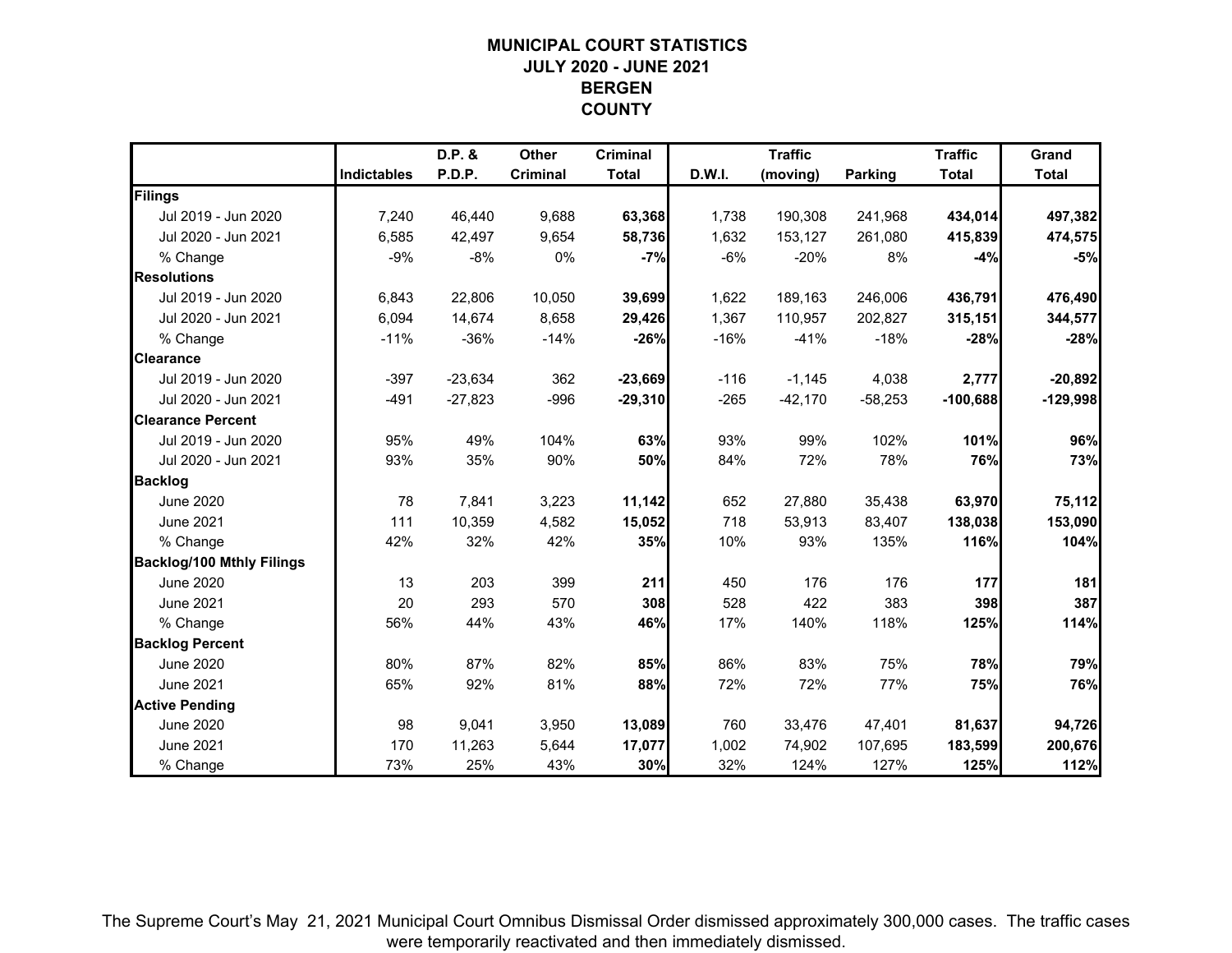#### **MUNICIPAL COURT STATISTICSJULY 2020 - JUNE 2021 BURLINGTON COUNTY**

|                                  |                    | D.P. &   | Other    | <b>Criminal</b> |        | <b>Traffic</b> |                | <b>Traffic</b> | Grand        |
|----------------------------------|--------------------|----------|----------|-----------------|--------|----------------|----------------|----------------|--------------|
|                                  | <b>Indictables</b> | P.D.P.   | Criminal | <b>Total</b>    | D.W.I. | (moving)       | <b>Parking</b> | <b>Total</b>   | <b>Total</b> |
| Filings                          |                    |          |          |                 |        |                |                |                |              |
| Jul 2019 - Jun 2020              | 7,203              | 17,924   | 6,857    | 31,984          | 1,542  | 122,242        | 6,903          | 130,687        | 162,671      |
| Jul 2020 - Jun 2021              | 7,204              | 15,526   | 4,834    | 27,564          | 1,450  | 126,899        | 3,643          | 131,992        | 159,556      |
| % Change                         | 0%                 | $-13%$   | $-30%$   | $-14%$          | $-6%$  | 4%             | $-47%$         | 1%             | $-2%$        |
| <b>Resolutions</b>               |                    |          |          |                 |        |                |                |                |              |
| Jul 2019 - Jun 2020              | 7,198              | 15,696   | 9,644    | 32,538          | 1,616  | 121,347        | 7,529          | 130,492        | 163,030      |
| Jul 2020 - Jun 2021              | 7,165              | 9,798    | 5,295    | 22,258          | 1,197  | 103,870        | 2,721          | 107,788        | 130,046      |
| % Change                         | 0%                 | $-38%$   | $-45%$   | $-32%$          | $-26%$ | $-14%$         | $-64%$         | $-17%$         | $-20%$       |
| <b>Clearance</b>                 |                    |          |          |                 |        |                |                |                |              |
| Jul 2019 - Jun 2020              | $-5$               | $-2,228$ | 2,787    | 554             | 74     | $-895$         | 626            | $-195$         | 359          |
| Jul 2020 - Jun 2021              | $-39$              | $-5,728$ | 461      | $-5,306$        | $-253$ | $-23,029$      | $-922$         | $-24,204$      | $-29,510$    |
| <b>Clearance Percent</b>         |                    |          |          |                 |        |                |                |                |              |
| Jul 2019 - Jun 2020              | 100%               | 88%      | 141%     | 102%            | 105%   | 99%            | 109%           | 100%           | 100%         |
| Jul 2020 - Jun 2021              | 99%                | 63%      | 110%     | 81%             | 83%    | 82%            | 75%            | 82%            | 82%          |
| <b>Backlog</b>                   |                    |          |          |                 |        |                |                |                |              |
| <b>June 2020</b>                 | 14                 | 4,105    | 2,274    | 6,393           | 514    | 11,966         | 691            | 13,171         | 19,564       |
| <b>June 2021</b>                 | 12                 | 6,034    | 3,311    | 9,357           | 585    | 28,437         | 1,164          | 30,186         | 39,543       |
| % Change                         | $-14%$             | 47%      | 46%      | 46%             | 14%    | 138%           | 68%            | 129%           | 102%         |
| <b>Backlog/100 Mthly Filings</b> |                    |          |          |                 |        |                |                |                |              |
| <b>June 2020</b>                 | 2                  | 275      | 398      | 240             | 400    | 117            | 120            | 121            | 144          |
| <b>June 2021</b>                 | $\overline{2}$     | 466      | 822      | 407             | 484    | 269            | 383            | 274            | 297          |
| % Change                         | $-14%$             | 70%      | 107%     | 70%             | 21%    | 129%           | 219%           | 127%           | 106%         |
| <b>Backlog Percent</b>           |                    |          |          |                 |        |                |                |                |              |
| <b>June 2020</b>                 | 54%                | 77%      | 86%      | 80%             | 83%    | 70%            | 85%            | 72%            | 74%          |
| <b>June 2021</b>                 | 44%                | 86%      | 85%      | 86%             | 75%    | 76%            | 66%            | 75%            | 78%          |
| <b>Active Pending</b>            |                    |          |          |                 |        |                |                |                |              |
| <b>June 2020</b>                 | 26                 | 5,341    | 2,652    | 8,019           | 621    | 16,979         | 816            | 18,416         | 26,435       |
| <b>June 2021</b>                 | 27                 | 6,987    | 3,877    | 10,891          | 775    | 37,495         | 1,772          | 40,042         | 50,933       |
| % Change                         | 4%                 | 31%      | 46%      | 36%             | 25%    | 121%           | 117%           | 117%           | 93%          |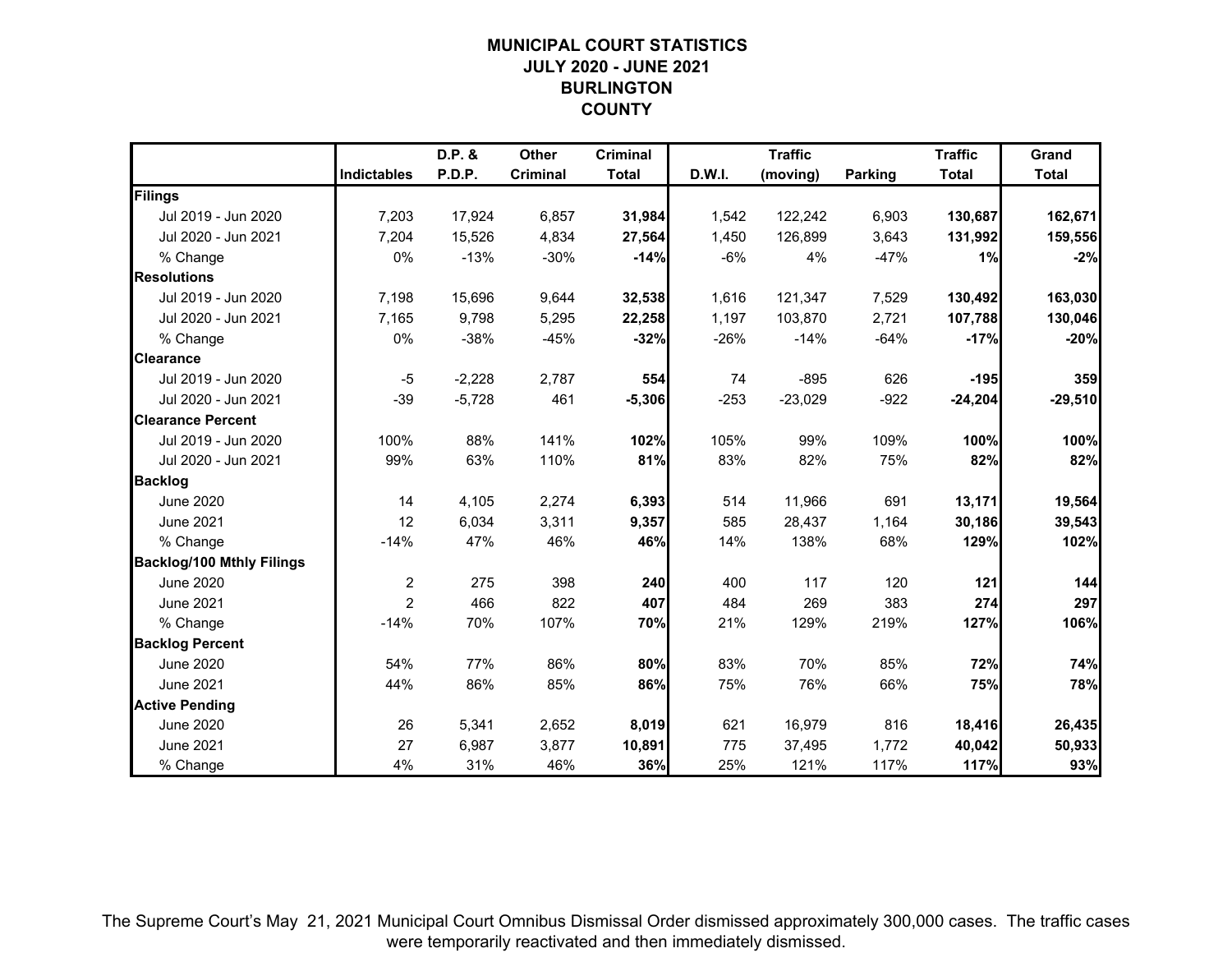## **MUNICIPAL COURT STATISTICSJULY 2020 - JUNE 2021 CAMDEN COUNTY**

|                                  |                    | D.P. &    | Other    | <b>Criminal</b> |        | <b>Traffic</b> |                | <b>Traffic</b> | Grand        |
|----------------------------------|--------------------|-----------|----------|-----------------|--------|----------------|----------------|----------------|--------------|
|                                  | <b>Indictables</b> | P.D.P.    | Criminal | <b>Total</b>    | D.W.I. | (moving)       | <b>Parking</b> | <b>Total</b>   | <b>Total</b> |
| Filings                          |                    |           |          |                 |        |                |                |                |              |
| Jul 2019 - Jun 2020              | 14,994             | 43,132    | 11,023   | 69,149          | 1.830  | 130,263        | 44,078         | 176,171        | 245,320      |
| Jul 2020 - Jun 2021              | 17,707             | 40,041    | 10,044   | 67,792          | 1,614  | 133,760        | 38,496         | 173,870        | 241,662      |
| % Change                         | 18%                | $-7%$     | $-9%$    | $-2%$           | $-12%$ | 3%             | $-13%$         | $-1%$          | $-1%$        |
| <b>Resolutions</b>               |                    |           |          |                 |        |                |                |                |              |
| Jul 2019 - Jun 2020              | 14,734             | 39,058    | 15,656   | 69,448          | 1,710  | 122,312        | 45,021         | 169,043        | 238,491      |
| Jul 2020 - Jun 2021              | 17,466             | 19,580    | 8,427    | 45,473          | 1,128  | 81,982         | 28,753         | 111,863        | 157,336      |
| % Change                         | 19%                | $-50%$    | $-46%$   | $-35%$          | $-34%$ | $-33%$         | $-36%$         | $-34%$         | $-34%$       |
| <b>Clearance</b>                 |                    |           |          |                 |        |                |                |                |              |
| Jul 2019 - Jun 2020              | $-260$             | $-4,074$  | 4,633    | 299             | $-120$ | $-7,951$       | 943            | $-7,128$       | $-6,829$     |
| Jul 2020 - Jun 2021              | $-241$             | $-20,461$ | $-1,617$ | $-22,319$       | $-486$ | $-51,778$      | $-9,743$       | $-62,007$      | $-84,326$    |
| <b>Clearance Percent</b>         |                    |           |          |                 |        |                |                |                |              |
| Jul 2019 - Jun 2020              | 98%                | 91%       | 142%     | 100%            | 93%    | 94%            | 102%           | 96%            | 97%          |
| Jul 2020 - Jun 2021              | 99%                | 49%       | 84%      | 67%             | 70%    | 61%            | 75%            | 64%            | 65%          |
| <b>Backlog</b>                   |                    |           |          |                 |        |                |                |                |              |
| June 2020                        | 13                 | 7,043     | 2,453    | 9,509           | 607    | 17,148         | 3,608          | 21,363         | 30,872       |
| June 2021                        | 10                 | 18,569    | 5,670    | 24,249          | 846    | 60,809         | 11,194         | 72,849         | 97,098       |
| % Change                         | $-23%$             | 164%      | 131%     | 155%            | 39%    | 255%           | 210%           | 241%           | 215%         |
| <b>Backlog/100 Mthly Filings</b> |                    |           |          |                 |        |                |                |                |              |
| <b>June 2020</b>                 | 1                  | 196       | 267      | 165             | 398    | 158            | 98             | 146            | 151          |
| <b>June 2021</b>                 | 1                  | 556       | 677      | 429             | 629    | 546            | 349            | 503            | 482          |
| % Change                         | $-35%$             | 184%      | 154%     | 160%            | 58%    | 245%           | 255%           | 246%           | 219%         |
| <b>Backlog Percent</b>           |                    |           |          |                 |        |                |                |                |              |
| <b>June 2020</b>                 | 24%                | 77%       | 77%      | 77%             | 81%    | 67%            | 71%            | 68%            | 71%          |
| <b>June 2021</b>                 | 22%                | 88%       | 82%      | 87%             | 82%    | 80%            | 62%            | 77%            | 79%          |
| <b>Active Pending</b>            |                    |           |          |                 |        |                |                |                |              |
| <b>June 2020</b>                 | 55                 | 9,109     | 3,198    | 12,362          | 749    | 25,451         | 5,076          | 31,276         | 43,638       |
| <b>June 2021</b>                 | 46                 | 21,030    | 6,924    | 28,000          | 1,028  | 75,856         | 18,132         | 95,016         | 123,016      |
| % Change                         | $-16%$             | 131%      | 117%     | 127%            | 37%    | 198%           | 257%           | 204%           | 182%         |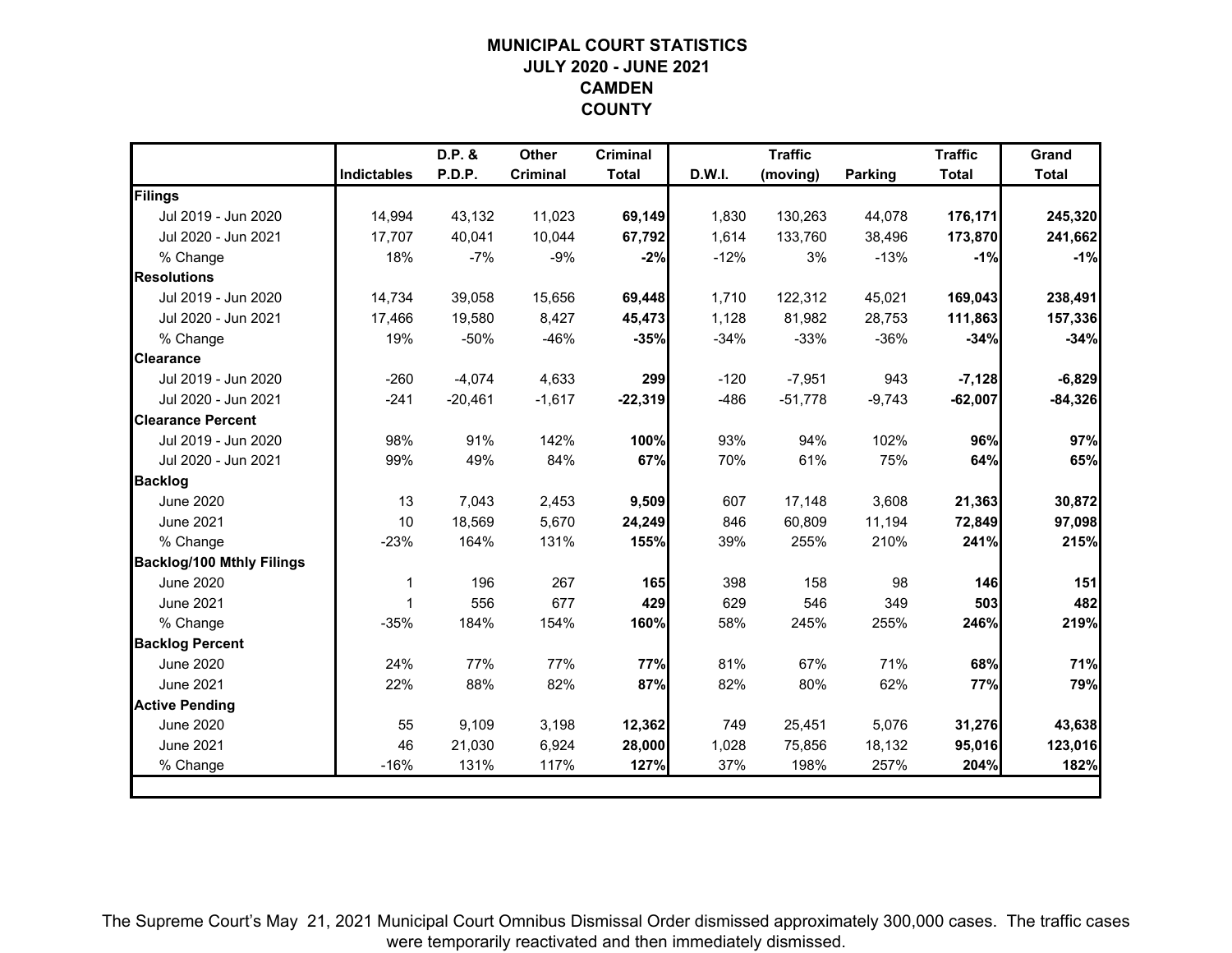## **MUNICIPAL COURT STATISTICSJULY 2020 - JUNE 2021 CAPE MAY COUNTY**

|                                  |                    | D.P. &   | <b>Other</b> | <b>Criminal</b> |        | <b>Traffic</b> |                | <b>Traffic</b> | Grand        |
|----------------------------------|--------------------|----------|--------------|-----------------|--------|----------------|----------------|----------------|--------------|
|                                  | <b>Indictables</b> | P.D.P.   | Criminal     | <b>Total</b>    | D.W.I. | (moving)       | <b>Parking</b> | <b>Total</b>   | <b>Total</b> |
| Filings                          |                    |          |              |                 |        |                |                |                |              |
| Jul 2019 - Jun 2020              | 2,349              | 5,991    | 3,854        | 12,194          | 698    | 18,255         | 32,710         | 51,663         | 63,857       |
| Jul 2020 - Jun 2021              | 2,863              | 5,858    | 2,607        | 11,328          | 737    | 20,974         | 34,013         | 55,724         | 67,052       |
| % Change                         | 22%                | $-2%$    | $-32%$       | $-7%$           | 6%     | 15%            | 4%             | 8%             | $5%$         |
| <b>Resolutions</b>               |                    |          |              |                 |        |                |                |                |              |
| Jul 2019 - Jun 2020              | 2,331              | 4,028    | 4,349        | 10,708          | 621    | 17,939         | 33,242         | 51,802         | 62,510       |
| Jul 2020 - Jun 2021              | 2,814              | 2,660    | 2,826        | 8,300           | 592    | 17,380         | 27,376         | 45,348         | 53,648       |
| % Change                         | 21%                | $-34%$   | $-35%$       | $-22%$          | $-5%$  | $-3%$          | $-18%$         | $-12%$         | $-14%$       |
| <b>Clearance</b>                 |                    |          |              |                 |        |                |                |                |              |
| Jul 2019 - Jun 2020              | $-18$              | $-1,963$ | 495          | $-1,486$        | $-77$  | $-316$         | 532            | 139            | $-1,347$     |
| Jul 2020 - Jun 2021              | $-49$              | $-3,198$ | 219          | $-3,028$        | $-145$ | $-3,594$       | $-6,637$       | $-10,376$      | $-13,404$    |
| <b>Clearance Percent</b>         |                    |          |              |                 |        |                |                |                |              |
| Jul 2019 - Jun 2020              | 99%                | 67%      | 113%         | 88%             | 89%    | 98%            | 102%           | 100%           | 98%          |
| Jul 2020 - Jun 2021              | 98%                | 45%      | 108%         | 73%             | 80%    | 83%            | 80%            | 81%            | 80%          |
| <b>Backlog</b>                   |                    |          |              |                 |        |                |                |                |              |
| <b>June 2020</b>                 | $\overline{c}$     | 599      | 235          | 836             | 187    | 1,928          | 2,212          | 4,327          | 5,163        |
| <b>June 2021</b>                 | $\overline{c}$     | 1,298    | 801          | 2,101           | 226    | 4,731          | 7,666          | 12,623         | 14,724       |
| % Change                         | 0%                 | 117%     | 241%         | 151%            | 21%    | 145%           | 247%           | 192%           | 185%         |
| <b>Backlog/100 Mthly Filings</b> |                    |          |              |                 |        |                |                |                |              |
| <b>June 2020</b>                 | 1                  | 120      | 73           | 82              | 321    | 127            | 81             | 101            | 97           |
| <b>June 2021</b>                 | 1                  | 266      | 369          | 223             | 368    | 271            | 270            | 272            | 264          |
| % Change                         | $-18%$             | 122%     | 404%         | 171%            | 14%    | 114%           | 233%           | 170%           | 172%         |
| <b>Backlog Percent</b>           |                    |          |              |                 |        |                |                |                |              |
| <b>June 2020</b>                 | 67%                | 53%      | 32%          | 45%             | 70%    | 63%            | 39%            | 48%            | 47%          |
| <b>June 2021</b>                 | 22%                | 79%      | 79%          | 79%             | 61%    | 73%            | 59%            | 64%            | 65%          |
| <b>Active Pending</b>            |                    |          |              |                 |        |                |                |                |              |
| <b>June 2020</b>                 | 3                  | 1,137    | 726          | 1,866           | 267    | 3,049          | 5,726          | 9,042          | 10,908       |
| <b>June 2021</b>                 | 9                  | 1,650    | 1,011        | 2,670           | 368    | 6,437          | 13,059         | 19,864         | 22,534       |
| % Change                         | 200%               | 45%      | 39%          | 43%             | 38%    | 111%           | 128%           | 120%           | 107%         |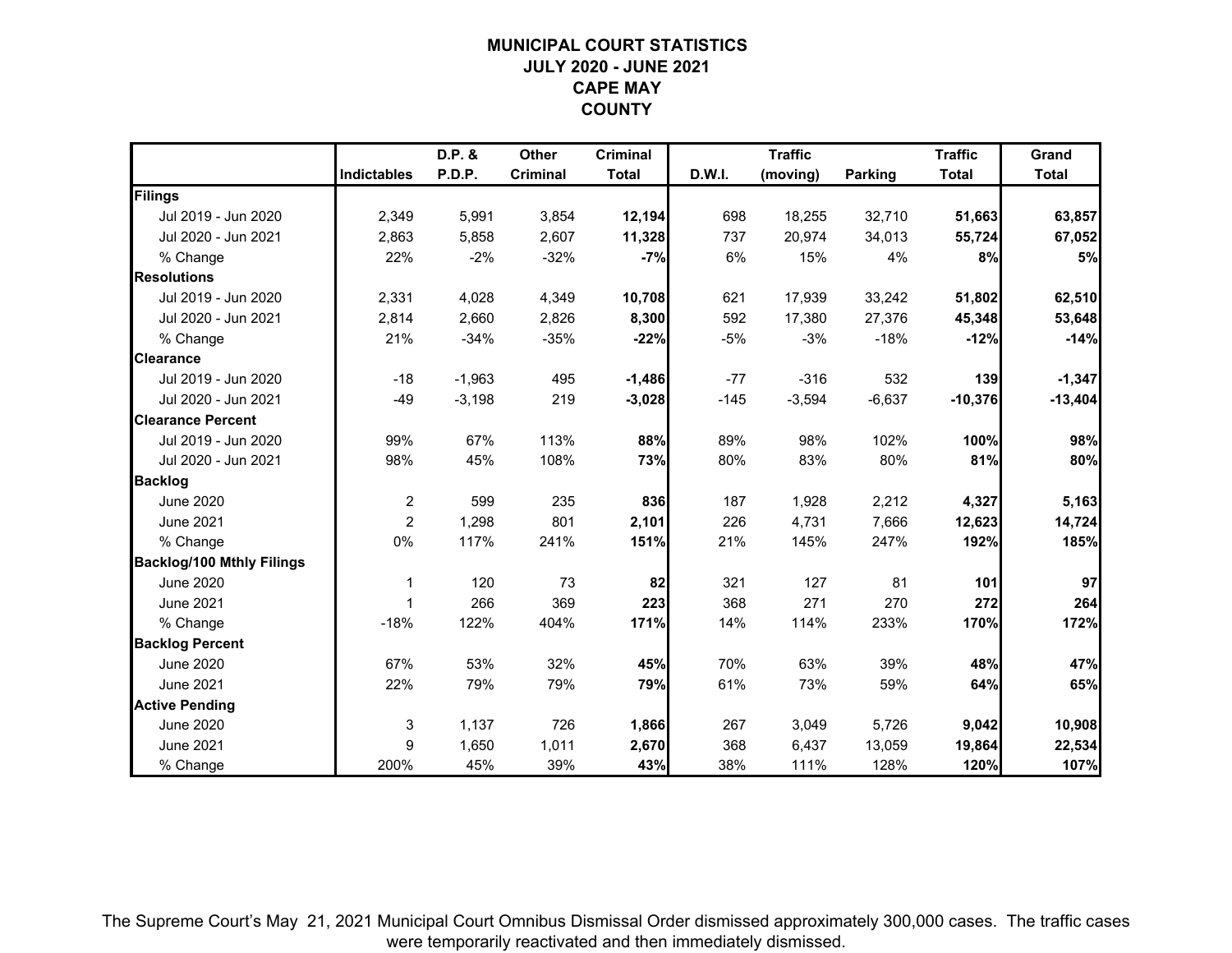#### **MUNICIPAL COURT STATISTICSJULY 2020 - JUNE 2021 CUMBERLAND COUNTY**

|                                  |                    | D.P. &    | Other    | <b>Criminal</b> |        | <b>Traffic</b> |                | <b>Traffic</b> | Grand        |
|----------------------------------|--------------------|-----------|----------|-----------------|--------|----------------|----------------|----------------|--------------|
|                                  | <b>Indictables</b> | P.D.P.    | Criminal | <b>Total</b>    | D.W.I. | (moving)       | <b>Parking</b> | <b>Total</b>   | <b>Total</b> |
| Filings                          |                    |           |          |                 |        |                |                |                |              |
| Jul 2019 - Jun 2020              | 5,509              | 19,999    | 4,397    | 29,905          | 1,190  | 35,502         | 4,927          | 41,619         | 71,524       |
| Jul 2020 - Jun 2021              | 4,984              | 18,692    | 4,468    | 28,144          | 1,258  | 42,557         | 7,408          | 51,223         | 79,367       |
| % Change                         | $-10%$             | $-7%$     | 2%       | $-6%$           | 6%     | 20%            | 50%            | 23%            | 11%          |
| <b>Resolutions</b>               |                    |           |          |                 |        |                |                |                |              |
| Jul 2019 - Jun 2020              | 5,469              | 12,636    | 4,167    | 22,272          | 1,013  | 33,577         | 4,889          | 39,479         | 61,751       |
| Jul 2020 - Jun 2021              | 4,895              | 6,566     | 3,850    | 15,311          | 862    | 29,476         | 4,916          | 35,254         | 50,565       |
| % Change                         | $-10%$             | $-48%$    | $-8%$    | $-31%$          | $-15%$ | $-12%$         | 1%             | $-11%$         | $-18%$       |
| <b>Clearance</b>                 |                    |           |          |                 |        |                |                |                |              |
| Jul 2019 - Jun 2020              | $-40$              | $-7,363$  | $-230$   | $-7,633$        | $-177$ | $-1,925$       | $-38$          | $-2,140$       | $-9,773$     |
| Jul 2020 - Jun 2021              | $-89$              | $-12,126$ | $-618$   | $-12,833$       | $-396$ | $-13,081$      | $-2,492$       | $-15,969$      | $-28,802$    |
| <b>Clearance Percent</b>         |                    |           |          |                 |        |                |                |                |              |
| Jul 2019 - Jun 2020              | 99%                | 63%       | 95%      | 74%             | 85%    | 95%            | 99%            | 95%            | 86%          |
| Jul 2020 - Jun 2021              | 98%                | 35%       | 86%      | 54%             | 69%    | 69%            | 66%            | 69%            | 64%          |
| <b>Backlog</b>                   |                    |           |          |                 |        |                |                |                |              |
| <b>June 2020</b>                 | 6                  | 2,334     | 877      | 3,217           | 452    | 5,551          | 247            | 6,250          | 9,467        |
| June 2021                        | 25                 | 4,882     | 1,669    | 6,576           | 559    | 15,426         | 2,515          | 18,500         | 25,076       |
| % Change                         | 317%               | 109%      | 90%      | 104%            | 24%    | 178%           | 918%           | 196%           | 165%         |
| <b>Backlog/100 Mthly Filings</b> |                    |           |          |                 |        |                |                |                |              |
| <b>June 2020</b>                 | 1                  | 140       | 239      | 129             | 456    | 188            | 60             | 180            | 159          |
| <b>June 2021</b>                 | 6                  | 313       | 448      | 280             | 533    | 435            | 407            | 433            | 379          |
| % Change                         | 361%               | 124%      | 87%      | 117%            | 17%    | 132%           | 577%           | 141%           | 139%         |
| <b>Backlog Percent</b>           |                    |           |          |                 |        |                |                |                |              |
| <b>June 2020</b>                 | 40%                | 73%       | 60%      | 69%             | 79%    | 69%            | 34%            | 67%            | 68%          |
| <b>June 2021</b>                 | 58%                | 84%       | 75%      | 81%             | 76%    | 77%            | 77%            | 77%            | 78%          |
| <b>Active Pending</b>            |                    |           |          |                 |        |                |                |                |              |
| <b>June 2020</b>                 | 15                 | 3,178     | 1,452    | 4,645           | 573    | 8,075          | 732            | 9,380          | 14,025       |
| <b>June 2021</b>                 | 43                 | 5,833     | 2,211    | 8,087           | 733    | 19,946         | 3,255          | 23,934         | 32,021       |
| % Change                         | 187%               | 84%       | 52%      | 74%             | 28%    | 147%           | 345%           | 155%           | 128%         |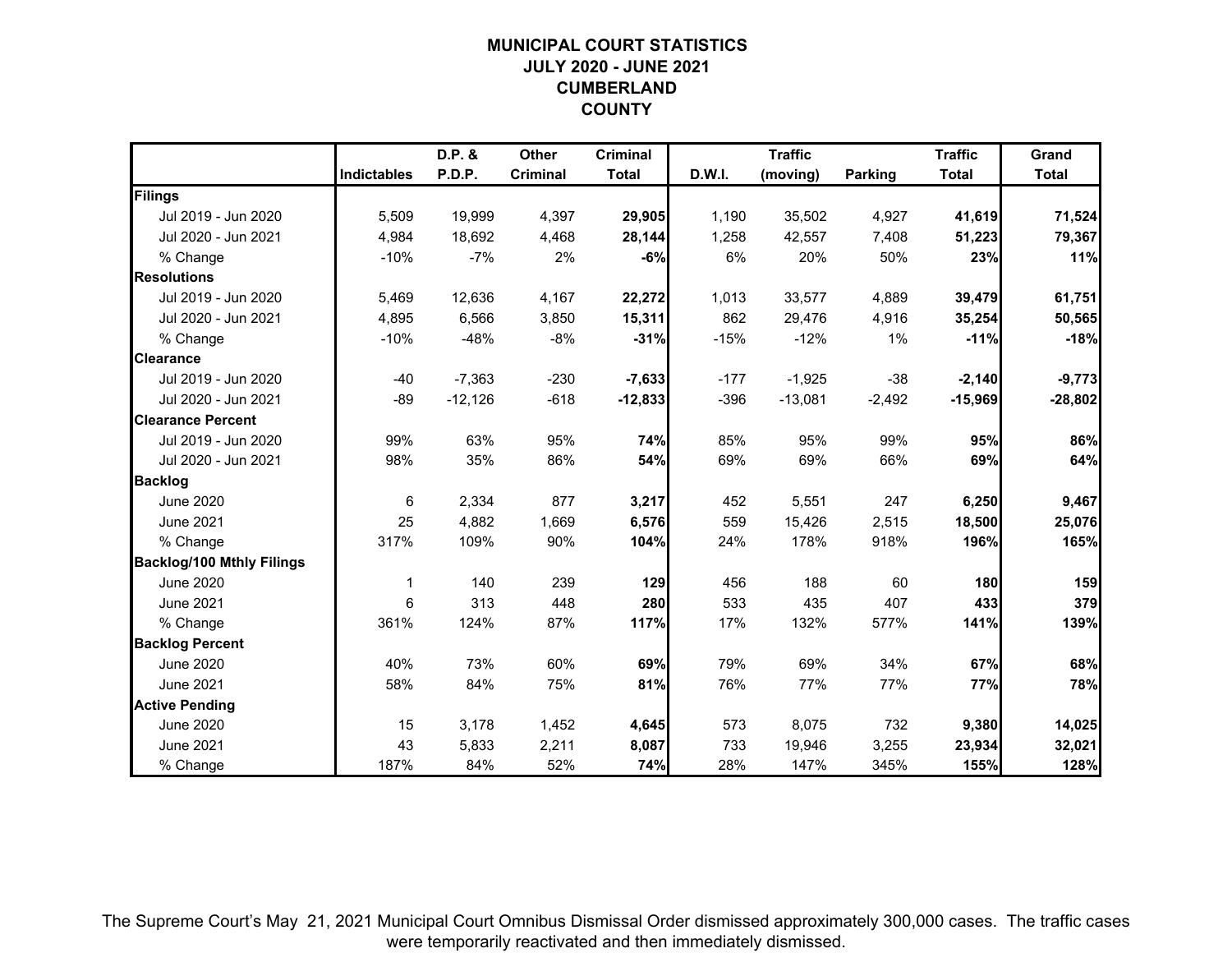## **MUNICIPAL COURT STATISTICSJULY 2020 - JUNE 2021 ESSEX COUNTY**

|                                  |                    | D.P. &    | Other     | <b>Criminal</b> |        | <b>Traffic</b> |                | <b>Traffic</b> | Grand        |
|----------------------------------|--------------------|-----------|-----------|-----------------|--------|----------------|----------------|----------------|--------------|
|                                  | <b>Indictables</b> | P.D.P.    | Criminal  | <b>Total</b>    | D.W.I. | (moving)       | <b>Parking</b> | <b>Total</b>   | <b>Total</b> |
| Filings                          |                    |           |           |                 |        |                |                |                |              |
| Jul 2019 - Jun 2020              | 27,440             | 39,949    | 34,912    | 102,301         | 1,107  | 223,235        | 506,330        | 730,672        | 832,973      |
| Jul 2020 - Jun 2021              | 25,525             | 34,367    | 37,838    | 97,730          | 975    | 181,742        | 505,281        | 687,998        | 785,728      |
| % Change                         | $-7%$              | $-14%$    | 8%        | $-4%$           | $-12%$ | $-19%$         | $0\%$          | $-6%$          | $-6%$        |
| <b>Resolutions</b>               |                    |           |           |                 |        |                |                |                |              |
| Jul 2019 - Jun 2020              | 27,336             | 29,551    | 27,492    | 84,379          | 1,063  | 212.458        | 512,188        | 725,709        | 810,088      |
| Jul 2020 - Jun 2021              | 25,330             | 22,328    | 16,173    | 63,831          | 811    | 113,518        | 377,886        | 492,215        | 556,046      |
| % Change                         | $-7%$              | $-24%$    | $-41%$    | $-24%$          | $-24%$ | $-47%$         | $-26%$         | $-32%$         | $-31%$       |
| <b>Clearance</b>                 |                    |           |           |                 |        |                |                |                |              |
| Jul 2019 - Jun 2020              | $-104$             | $-10,398$ | $-7,420$  | $-17,922$       | $-44$  | $-10,777$      | 5,858          | $-4,963$       | $-22,885$    |
| Jul 2020 - Jun 2021              | $-195$             | $-12,039$ | $-21,665$ | $-33,899$       | $-164$ | $-68,224$      | $-127,395$     | $-195,783$     | $-229,682$   |
| <b>Clearance Percent</b>         |                    |           |           |                 |        |                |                |                |              |
| Jul 2019 - Jun 2020              | 100%               | 74%       | 79%       | 82%             | 96%    | 95%            | 101%           | 99%            | 97%          |
| Jul 2020 - Jun 2021              | 99%                | 65%       | 43%       | 65%             | 83%    | 62%            | 75%            | 72%            | 71%          |
| <b>Backlog</b>                   |                    |           |           |                 |        |                |                |                |              |
| <b>June 2020</b>                 | 16                 | 9,227     | 9,376     | 18,619          | 343    | 31,302         | 47,999         | 79,644         | 98,263       |
| <b>June 2021</b>                 | 29                 | 13,460    | 30,357    | 43,846          | 299    | 80,524         | 156,545        | 237,368        | 281,214      |
| % Change                         | 81%                | 46%       | 224%      | 135%            | $-13%$ | 157%           | 226%           | 198%           | 186%         |
| <b>Backlog/100 Mthly Filings</b> |                    |           |           |                 |        |                |                |                |              |
| <b>June 2020</b>                 | 1                  | 277       | 322       | 218             | 372    | 168            | 114            | 131            | 142          |
| <b>June 2021</b>                 | $\overline{1}$     | 470       | 963       | 538             | 368    | 532            | 372            | 414            | 429          |
| % Change                         | 95%                | 70%       | 199%      | 147%            | $-1%$  | 216%           | 227%           | 217%           | 203%         |
| <b>Backlog Percent</b>           |                    |           |           |                 |        |                |                |                |              |
| <b>June 2020</b>                 | 19%                | 80%       | 71%       | 75%             | 82%    | 68%            | 68%            | 68%            | 69%          |
| <b>June 2021</b>                 | 26%                | 85%       | 88%       | 87%             | 68%    | 73%            | 69%            | 71%            | 73%          |
| <b>Active Pending</b>            |                    |           |           |                 |        |                |                |                |              |
| <b>June 2020</b>                 | 83                 | 11,593    | 13,138    | 24,814          | 416    | 45,749         | 70,783         | 116,948        | 141,762      |
| <b>June 2021</b>                 | 111                | 15,777    | 34,374    | 50,262          | 442    | 110,260        | 225,589        | 336,291        | 386,553      |
| % Change                         | 34%                | 36%       | 162%      | 103%            | 6%     | 141%           | 219%           | 188%           | 173%         |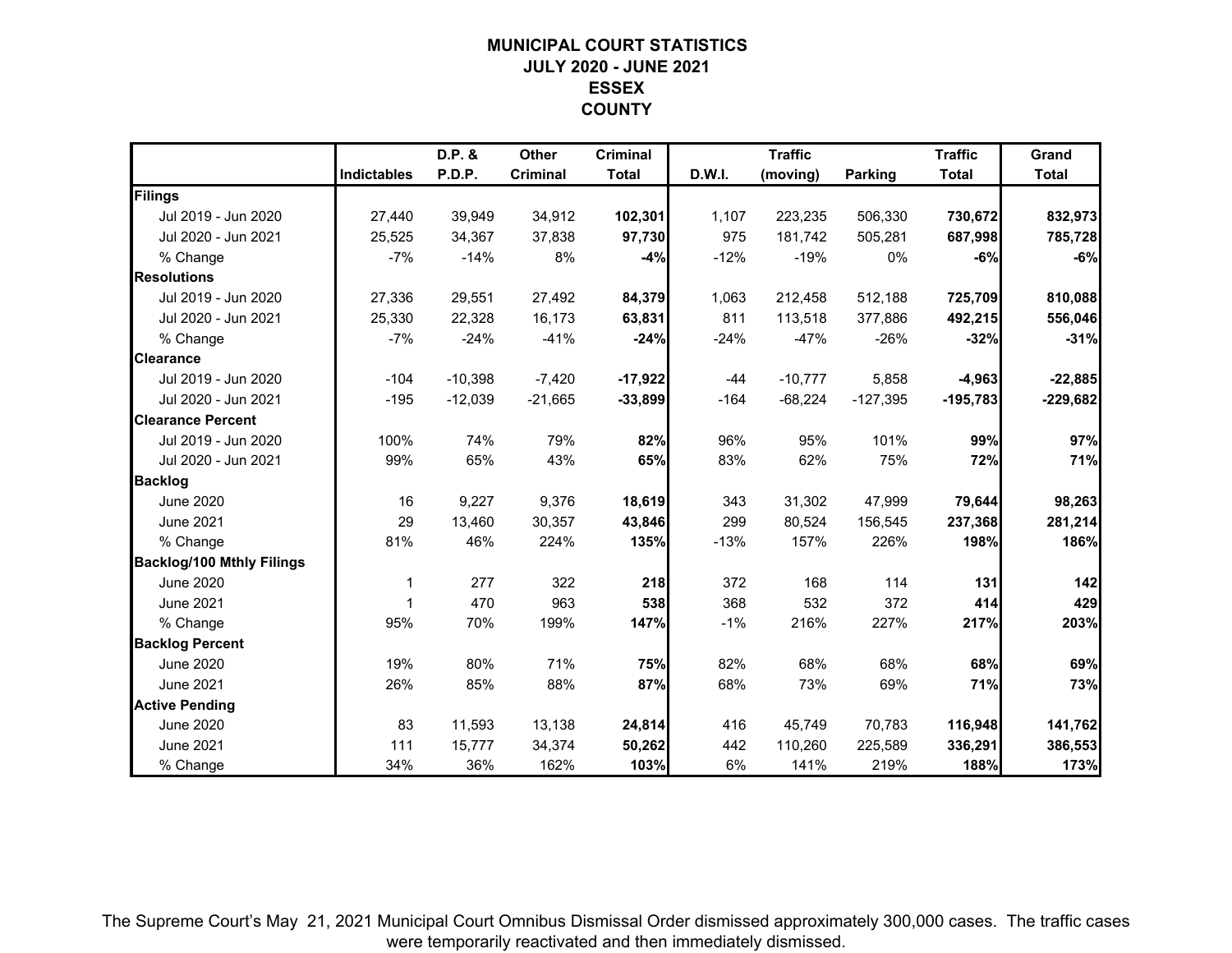## **MUNICIPAL COURT STATISTICSJULY 2020 - JUNE 2021 GLOUCESTER COUNTY**

|                                  |                    | D.P. &   | Other    | <b>Criminal</b> |               | <b>Traffic</b> |                | <b>Traffic</b> | Grand        |
|----------------------------------|--------------------|----------|----------|-----------------|---------------|----------------|----------------|----------------|--------------|
|                                  | <b>Indictables</b> | P.D.P.   | Criminal | <b>Total</b>    | <b>D.W.I.</b> | (moving)       | <b>Parking</b> | <b>Total</b>   | <b>Total</b> |
| Filings                          |                    |          |          |                 |               |                |                |                |              |
| Jul 2019 - Jun 2020              | 4,537              | 22,569   | 4,235    | 31,341          | 969           | 57,839         | 6,866          | 65,674         | 97,015       |
| Jul 2020 - Jun 2021              | 4,666              | 17,535   | 3,436    | 25,637          | 825           | 46,001         | 4,974          | 51,800         | 77,437       |
| % Change                         | 3%                 | $-22%$   | $-19%$   | $-18%$          | $-15%$        | $-20%$         | $-28%$         | $-21%$         | $-20%$       |
| <b>Resolutions</b>               |                    |          |          |                 |               |                |                |                |              |
| Jul 2019 - Jun 2020              | 4,513              | 19,590   | 4,810    | 28,913          | 851           | 56,684         | 6,671          | 64,206         | 93,119       |
| Jul 2020 - Jun 2021              | 4,636              | 8,250    | 3,324    | 16,210          | 800           | 36,792         | 3,492          | 41,084         | 57,294       |
| % Change                         | 3%                 | $-58%$   | $-31%$   | $-44%$          | $-6%$         | $-35%$         | $-48%$         | $-36%$         | $-38%$       |
| <b>Clearance</b>                 |                    |          |          |                 |               |                |                |                |              |
| Jul 2019 - Jun 2020              | $-24$              | $-2,979$ | 575      | $-2,428$        | $-118$        | $-1,155$       | $-195$         | $-1,468$       | $-3,896$     |
| Jul 2020 - Jun 2021              | $-30$              | $-9,285$ | $-112$   | $-9,427$        | $-25$         | $-9,209$       | $-1,482$       | $-10,716$      | $-20,143$    |
| <b>Clearance Percent</b>         |                    |          |          |                 |               |                |                |                |              |
| Jul 2019 - Jun 2020              | 99%                | 87%      | 114%     | 92%             | 88%           | 98%            | 97%            | 98%            | 96%          |
| Jul 2020 - Jun 2021              | 99%                | 47%      | 97%      | 63%             | 97%           | 80%            | 70%            | 79%            | 74%          |
| <b>Backlog</b>                   |                    |          |          |                 |               |                |                |                |              |
| <b>June 2020</b>                 | $\overline{c}$     | 4,054    | 1,009    | 5,065           | 435           | 8,942          | 911            | 10,288         | 15,353       |
| <b>June 2021</b>                 | $\mathbf 1$        | 4,852    | 1,597    | 6,450           | 340           | 14,495         | 2,206          | 17,041         | 23,491       |
| % Change                         | $-50%$             | 20%      | 58%      | 27%             | $-22%$        | 62%            | 142%           | 66%            | 53%          |
| <b>Backlog/100 Mthly Filings</b> |                    |          |          |                 |               |                |                |                |              |
| <b>June 2020</b>                 | $\mathbf 1$        | 216      | 286      | 194             | 539           | 186            | 159            | 188            | 190          |
| <b>June 2021</b>                 | $\mathbf{0}$       | 332      | 558      | 302             | 495           | 378            | 532            | 395            | 364          |
| % Change                         | $-51%$             | 54%      | 95%      | 56%             | $-8%$         | 104%           | 234%           | 110%           | 92%          |
| <b>Backlog Percent</b>           |                    |          |          |                 |               |                |                |                |              |
| <b>June 2020</b>                 | 18%                | 80%      | 73%      | 79%             | 86%           | 82%            | 89%            | 82%            | 81%          |
| <b>June 2021</b>                 | 9%                 | 85%      | 77%      | 83%             | 78%           | 77%            | 86%            | 78%            | 79%          |
| <b>Active Pending</b>            |                    |          |          |                 |               |                |                |                |              |
| <b>June 2020</b>                 | 11                 | 5,056    | 1,385    | 6,452           | 504           | 10,959         | 1,026          | 12,489         | 18,941       |
| <b>June 2021</b>                 | 11                 | 5,722    | 2,070    | 7,803           | 435           | 18,932         | 2,564          | 21,931         | 29,734       |
| % Change                         | 0%                 | 13%      | 49%      | 21%             | $-14%$        | 73%            | 150%           | 76%            | 57%          |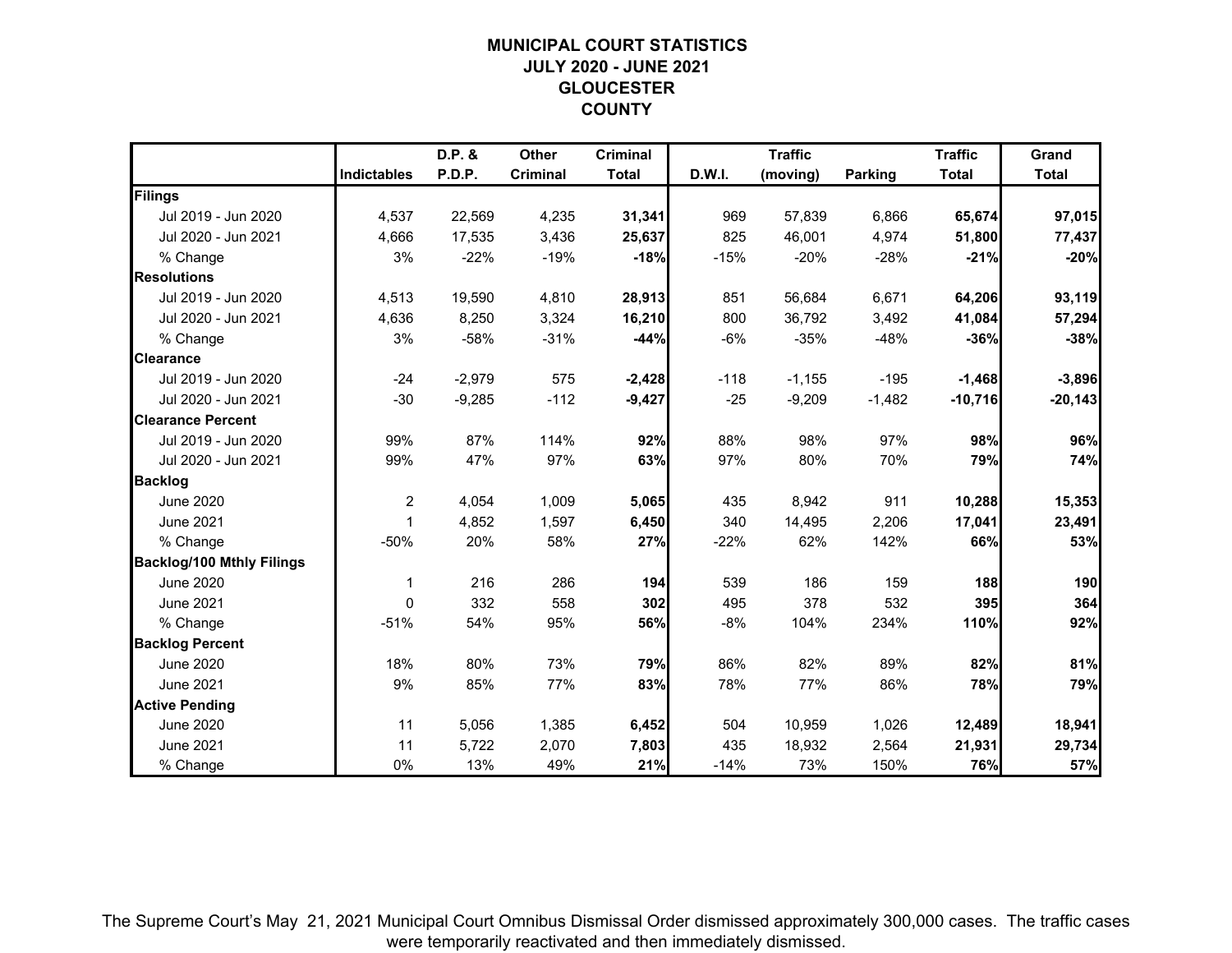## **MUNICIPAL COURT STATISTICSJULY 2020 - JUNE 2021 HUDSON COUNTY**

|                                  |                    | D.P. &   | Other           | <b>Criminal</b> |               | <b>Traffic</b> |                | <b>Traffic</b> | Grand        |
|----------------------------------|--------------------|----------|-----------------|-----------------|---------------|----------------|----------------|----------------|--------------|
|                                  | <b>Indictables</b> | P.D.P.   | <b>Criminal</b> | <b>Total</b>    | <b>D.W.I.</b> | (moving)       | <b>Parking</b> | <b>Total</b>   | <b>Total</b> |
| Filings                          |                    |          |                 |                 |               |                |                |                |              |
| Jul 2019 - Jun 2020              | 16,097             | 31,330   | 27,753          | 75,180          | 1,006         | 99,277         | 778,063        | 878,346        | 953,526      |
| Jul 2020 - Jun 2021              | 13,993             | 22,725   | 21,021          | 57,739          | 1,002         | 68,069         | 887,376        | 956,447        | 1,014,186    |
| % Change                         | $-13%$             | $-27%$   | $-24%$          | $-23%$          | 0%            | $-31%$         | 14%            | 9%             | 6%           |
| <b>Resolutions</b>               |                    |          |                 |                 |               |                |                |                |              |
| Jul 2019 - Jun 2020              | 15,304             | 24,019   | 24,535          | 63,858          | 888           | 93,944         | 747,852        | 842,684        | 906,542      |
| Jul 2020 - Jun 2021              | 13,484             | 13,607   | 12,957          | 40,048          | 660           | 48,459         | 640,557        | 689,676        | 729,724      |
| % Change                         | $-12%$             | $-43%$   | $-47%$          | $-37%$          | $-26%$        | $-48%$         | $-14%$         | $-18%$         | $-20%$       |
| <b>Clearance</b>                 |                    |          |                 |                 |               |                |                |                |              |
| Jul 2019 - Jun 2020              | $-793$             | $-7,311$ | $-3,218$        | $-11,322$       | $-118$        | $-5,333$       | $-30,211$      | $-35,662$      | $-46,984$    |
| Jul 2020 - Jun 2021              | $-509$             | $-9,118$ | $-8,064$        | $-17,691$       | $-342$        | $-19,610$      | $-246,819$     | $-266,771$     | $-284,462$   |
| <b>Clearance Percent</b>         |                    |          |                 |                 |               |                |                |                |              |
| Jul 2019 - Jun 2020              | 95%                | 77%      | 88%             | 85%             | 88%           | 95%            | 96%            | 96%            | 95%          |
| Jul 2020 - Jun 2021              | 96%                | 60%      | 62%             | 69%             | 66%           | 71%            | 72%            | 72%            | 72%          |
| <b>Backlog</b>                   |                    |          |                 |                 |               |                |                |                |              |
| <b>June 2020</b>                 | 61                 | 7,815    | 8,280           | 16,156          | 301           | 22,101         | 73,308         | 95,710         | 111,866      |
| <b>June 2021</b>                 | 64                 | 12,167   | 17,911          | 30,142          | 540           | 37,663         | 313,060        | 351,263        | 381,405      |
| % Change                         | 5%                 | 56%      | 116%            | 87%             | 79%           | 70%            | 327%           | 267%           | 241%         |
| <b>Backlog/100 Mthly Filings</b> |                    |          |                 |                 |               |                |                |                |              |
| <b>June 2020</b>                 | 5                  | 299      | 358             | 258             | 359           | 267            | 113            | 131            | 141          |
| <b>June 2021</b>                 | 5                  | 642      | 1,022           | 626             | 647           | 664            | 423            | 441            | 451          |
| % Change                         | 21%                | 115%     | 186%            | 143%            | 80%           | 149%           | 274%           | 237%           | 221%         |
| <b>Backlog Percent</b>           |                    |          |                 |                 |               |                |                |                |              |
| <b>June 2020</b>                 | 54%                | 85%      | 85%             | 85%             | 77%           | 56%            | 50%            | 51%            | 54%          |
| <b>June 2021</b>                 | 68%                | 90%      | 88%             | 89%             | 78%           | 64%            | 75%            | 73%            | 74%          |
| <b>Active Pending</b>            |                    |          |                 |                 |               |                |                |                |              |
| <b>June 2020</b>                 | 112                | 9,167    | 9,753           | 19,032          | 389           | 39,789         | 146,203        | 186,381        | 205,413      |
| June 2021                        | 94                 | 13,548   | 20,291          | 33,933          | 690           | 59,142         | 419,666        | 479,498        | 513,431      |
| % Change                         | $-16%$             | 48%      | 108%            | 78%             | 77%           | 49%            | 187%           | 157%           | 150%         |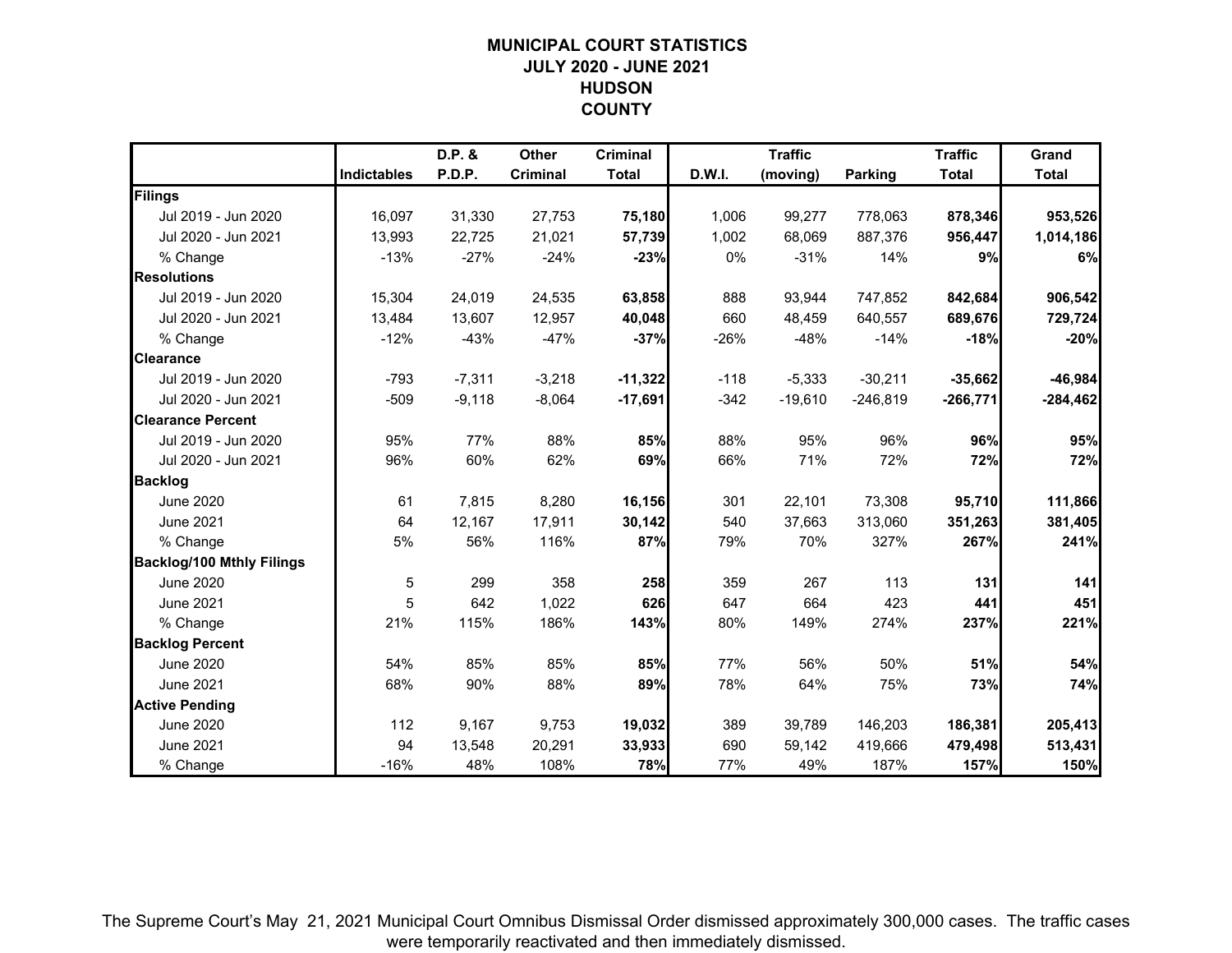#### **MUNICIPAL COURT STATISTICSJULY 2020 - JUNE 2021 HUNTERDON COUNTY**

|                                  |                | D.P. &   | Other    | <b>Criminal</b> |        | <b>Traffic</b> |                | <b>Traffic</b> | Grand        |
|----------------------------------|----------------|----------|----------|-----------------|--------|----------------|----------------|----------------|--------------|
|                                  | Indictables    | P.D.P.   | Criminal | <b>Total</b>    | D.W.I. | (moving)       | <b>Parking</b> | <b>Total</b>   | <b>Total</b> |
| Filings                          |                |          |          |                 |        |                |                |                |              |
| Jul 2019 - Jun 2020              | 849            | 4,310    | 1,759    | 6,918           | 509    | 32,489         | 4,960          | 37,958         | 44,876       |
| Jul 2020 - Jun 2021              | 1,049          | 3,882    | 2,316    | 7,247           | 424    | 36,862         | 5,826          | 43,112         | 50,359       |
| % Change                         | 24%            | $-10%$   | 32%      | 5%              | $-17%$ | 13%            | 17%            | 14%            | 12%          |
| <b>Resolutions</b>               |                |          |          |                 |        |                |                |                |              |
| Jul 2019 - Jun 2020              | 859            | 2,615    | 1,927    | 5,401           | 508    | 33,010         | 5,127          | 38,645         | 44,046       |
| Jul 2020 - Jun 2021              | 1,040          | 1,743    | 1,895    | 4,678           | 381    | 29,533         | 5,074          | 34,988         | 39,666       |
| % Change                         | 21%            | $-33%$   | $-2%$    | $-13%$          | $-25%$ | $-11%$         | $-1%$          | $-9%$          | $-10%$       |
| <b>Clearance</b>                 |                |          |          |                 |        |                |                |                |              |
| Jul 2019 - Jun 2020              | 10             | $-1,695$ | 168      | $-1,517$        | $-1$   | 521            | 167            | 687            | $-830$       |
| Jul 2020 - Jun 2021              | $-9$           | $-2,139$ | $-421$   | $-2,569$        | $-43$  | $-7,329$       | $-752$         | $-8,124$       | $-10,693$    |
| <b>Clearance Percent</b>         |                |          |          |                 |        |                |                |                |              |
| Jul 2019 - Jun 2020              | 101%           | 61%      | 110%     | 78%             | 100%   | 102%           | 103%           | 102%           | 98%          |
| Jul 2020 - Jun 2021              | 99%            | 45%      | 82%      | 65%             | 90%    | 80%            | 87%            | 81%            | 79%          |
| <b>Backlog</b>                   |                |          |          |                 |        |                |                |                |              |
| <b>June 2020</b>                 | $\overline{2}$ | 1,009    | 416      | 1,427           | 215    | 3,331          | 305            | 3,851          | 5,278        |
| <b>June 2021</b>                 | $\overline{7}$ | 1,284    | 1,031    | 2,322           | 205    | 8,970          | 635            | 9,810          | 12,132       |
| % Change                         | 250%           | 27%      | 148%     | 63%             | $-5%$  | 169%           | 108%           | 155%           | 130%         |
| <b>Backlog/100 Mthly Filings</b> |                |          |          |                 |        |                |                |                |              |
| <b>June 2020</b>                 | 3              | 281      | 284      | 248             | 507    | 123            | 74             | 122            | 141          |
| June 2021                        | 8              | 397      | 534      | 384             | 580    | 292            | 131            | 273            | 289          |
| % Change                         | 183%           | 41%      | 88%      | 55%             | 14%    | 137%           | 77%            | 124%           | 105%         |
| <b>Backlog Percent</b>           |                |          |          |                 |        |                |                |                |              |
| <b>June 2020</b>                 | 100%           | 80%      | 67%      | 76%             | 85%    | 69%            | 65%            | 69%            | 71%          |
| <b>June 2021</b>                 | 100%           | 89%      | 89%      | 89%             | 73%    | 75%            | 51%            | 73%            | 75%          |
| <b>Active Pending</b>            |                |          |          |                 |        |                |                |                |              |
| <b>June 2020</b>                 | $\overline{c}$ | 1,263    | 621      | 1,886           | 254    | 4,861          | 469            | 5,584          | 7,470        |
| <b>June 2021</b>                 | $\overline{7}$ | 1,435    | 1,157    | 2,599           | 280    | 12,002         | 1,234          | 13,516         | 16,115       |
| % Change                         | 250%           | 14%      | 86%      | 38%             | 10%    | 147%           | 163%           | 142%           | 116%         |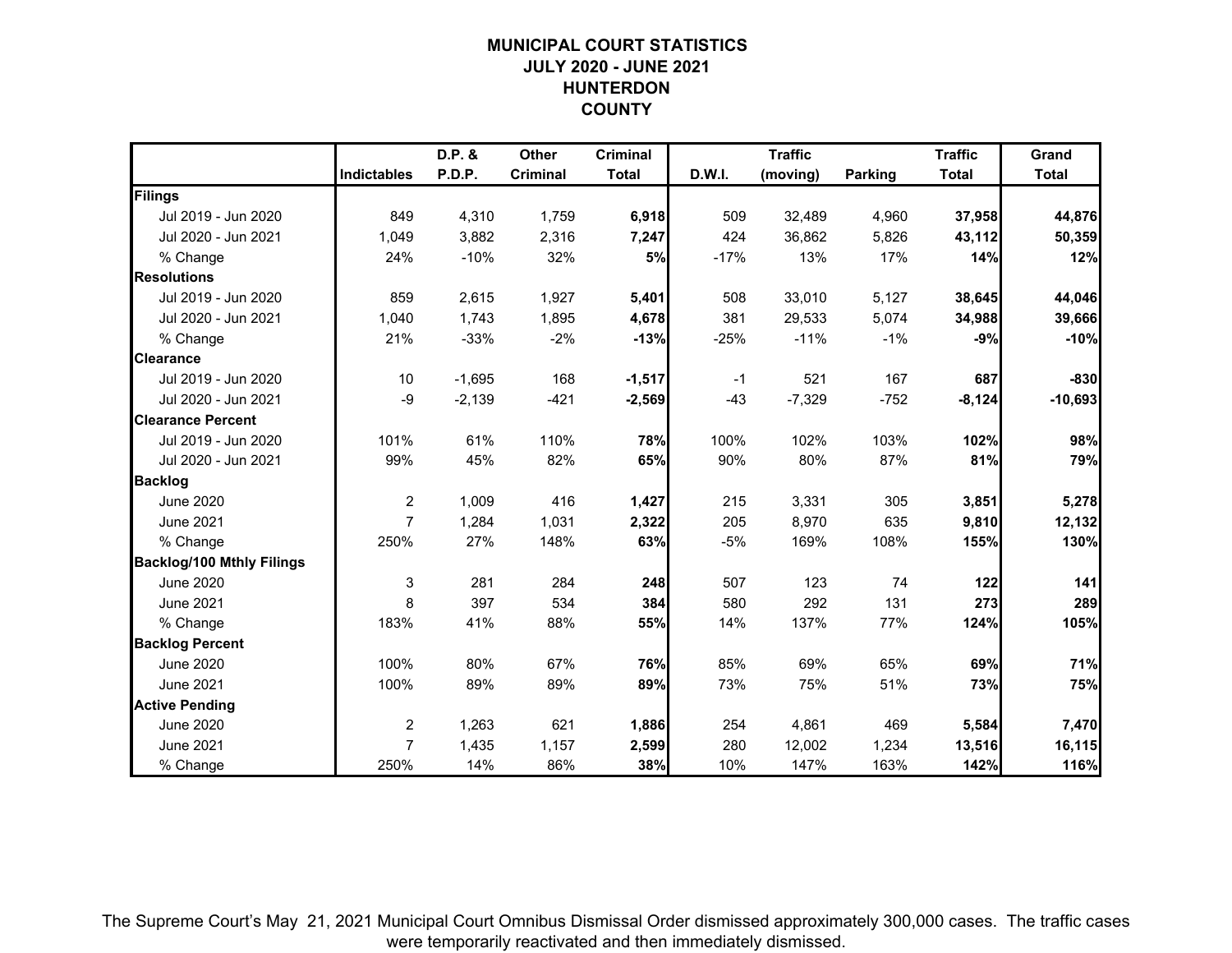## **MUNICIPAL COURT STATISTICSJULY 2020 - JUNE 2021 MERCER COUNTY**

|                                  |             | D.P. &   | Other           | <b>Criminal</b> |               | <b>Traffic</b> |                | <b>Traffic</b> | Grand        |
|----------------------------------|-------------|----------|-----------------|-----------------|---------------|----------------|----------------|----------------|--------------|
|                                  | Indictables | P.D.P.   | <b>Criminal</b> | <b>Total</b>    | <b>D.W.I.</b> | (moving)       | <b>Parking</b> | <b>Total</b>   | <b>Total</b> |
| Filings                          |             |          |                 |                 |               |                |                |                |              |
| Jul 2019 - Jun 2020              | 8,842       | 18,016   | 7,469           | 34,327          | 1,074         | 94,949         | 48,474         | 144,497        | 178,824      |
| Jul 2020 - Jun 2021              | 9,068       | 15,516   | 4,767           | 29,351          | 925           | 86,768         | 35,412         | 123,105        | 152,456      |
| % Change                         | 3%          | $-14%$   | $-36%$          | $-14%$          | $-14%$        | $-9%$          | $-27%$         | $-15%$         | $-15%$       |
| <b>Resolutions</b>               |             |          |                 |                 |               |                |                |                |              |
| Jul 2019 - Jun 2020              | 8.579       | 18,286   | 8,313           | 35,178          | 1,066         | 93,291         | 51,435         | 145,792        | 180,970      |
| Jul 2020 - Jun 2021              | 8,745       | 10,850   | 4,203           | 23,798          | 808           | 59,907         | 24,016         | 84,731         | 108,529      |
| % Change                         | 2%          | $-41%$   | $-49%$          | $-32%$          | $-24%$        | $-36%$         | $-53%$         | $-42%$         | $-40%$       |
| <b>Clearance</b>                 |             |          |                 |                 |               |                |                |                |              |
| Jul 2019 - Jun 2020              | $-263$      | 270      | 844             | 851             | -8            | $-1,658$       | 2,961          | 1,295          | 2,146        |
| Jul 2020 - Jun 2021              | $-323$      | $-4,666$ | $-564$          | $-5,553$        | $-117$        | $-26,861$      | $-11,396$      | $-38,374$      | $-43,927$    |
| <b>Clearance Percent</b>         |             |          |                 |                 |               |                |                |                |              |
| Jul 2019 - Jun 2020              | 97%         | 101%     | 111%            | 102%            | 99%           | 98%            | 106%           | 101%           | 101%         |
| Jul 2020 - Jun 2021              | 96%         | 70%      | 88%             | 81%             | 87%           | 69%            | 68%            | 69%            | 71%          |
| <b>Backlog</b>                   |             |          |                 |                 |               |                |                |                |              |
| <b>June 2020</b>                 | 14          | 7,185    | 2,492           | 9,691           | 442           | 15,255         | 5,504          | 21,201         | 30,892       |
| <b>June 2021</b>                 | 5           | 11,996   | 6,472           | 18,473          | 430           | 36,480         | 16,059         | 52,969         | 71,442       |
| % Change                         | $-64%$      | 67%      | 160%            | 91%             | $-3%$         | 139%           | 192%           | 150%           | 131%         |
| <b>Backlog/100 Mthly Filings</b> |             |          |                 |                 |               |                |                |                |              |
| <b>June 2020</b>                 | 2           | 479      | 400             | 339             | 494           | 193            | 136            | 176            | 207          |
| <b>June 2021</b>                 | 1           | 928      | 1,629           | 755             | 558           | 505            | 544            | 516            | 562          |
| % Change                         | $-65%$      | 94%      | 307%            | 123%            | 13%           | 162%           | 299%           | 193%           | 171%         |
| <b>Backlog Percent</b>           |             |          |                 |                 |               |                |                |                |              |
| <b>June 2020</b>                 | 36%         | 88%      | 76%             | 84%             | 85%           | 65%            | 87%            | 70%            | 74%          |
| <b>June 2021</b>                 | 12%         | 93%      | 92%             | 93%             | 78%           | 84%            | 82%            | 83%            | 85%          |
| <b>Active Pending</b>            |             |          |                 |                 |               |                |                |                |              |
| <b>June 2020</b>                 | 39          | 8,200    | 3,293           | 11,532          | 519           | 23,295         | 6,359          | 30,173         | 41,705       |
| <b>June 2021</b>                 | 41          | 12,915   | 7,006           | 19,962          | 554           | 43,628         | 19,542         | 63,724         | 83,686       |
| % Change                         | 5%          | 58%      | 113%            | 73%             | 7%            | 87%            | 207%           | 111%           | 101%         |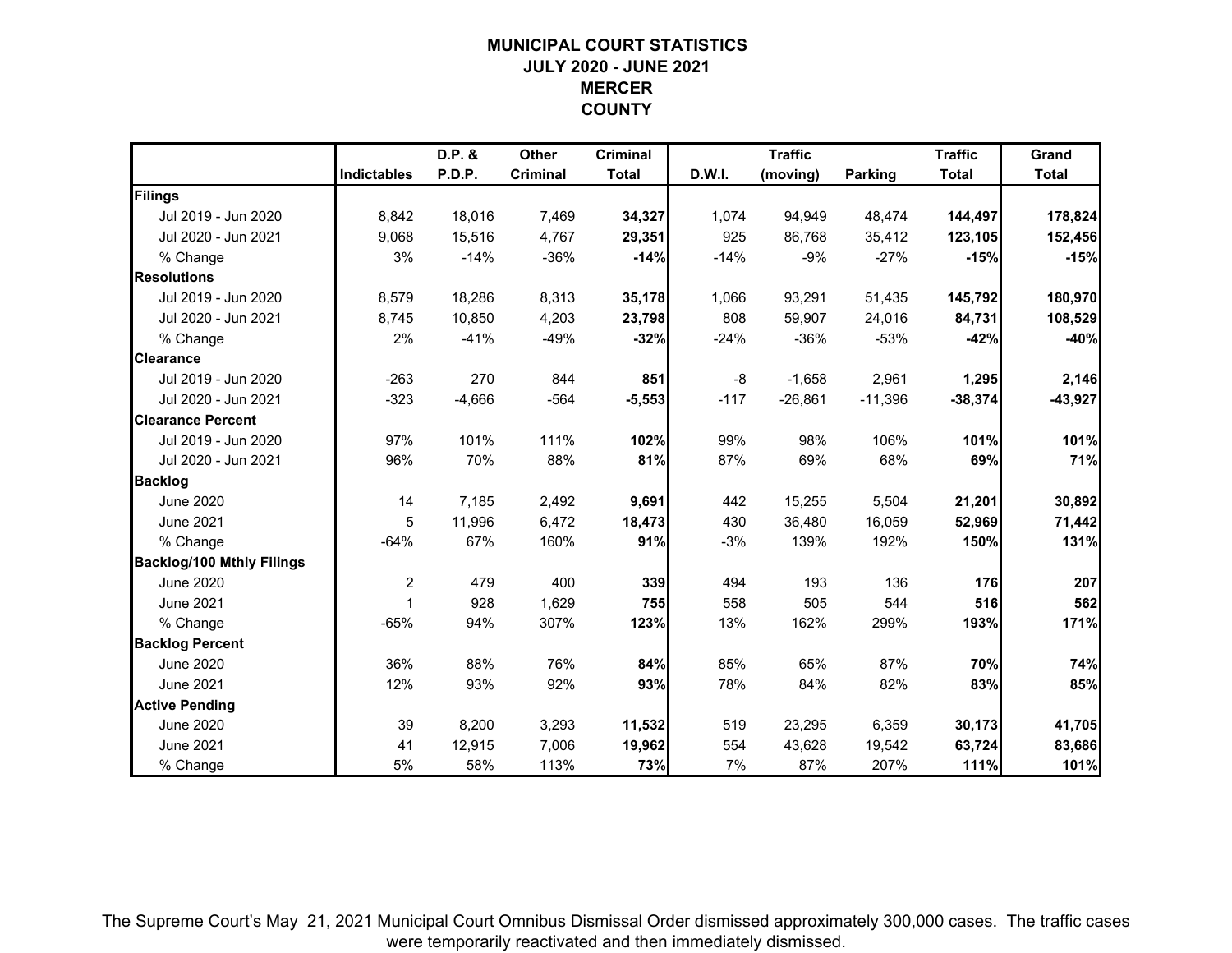## **MUNICIPAL COURT STATISTICSJULY 2020 - JUNE 2021 MIDDLESEX COUNTY**

|                                  |                    | D.P. &    | Other    | <b>Criminal</b> |        | <b>Traffic</b> |                | <b>Traffic</b> | Grand        |
|----------------------------------|--------------------|-----------|----------|-----------------|--------|----------------|----------------|----------------|--------------|
|                                  | <b>Indictables</b> | P.D.P.    | Criminal | <b>Total</b>    | D.W.I. | (moving)       | <b>Parking</b> | <b>Total</b>   | <b>Total</b> |
| Filings                          |                    |           |          |                 |        |                |                |                |              |
| Jul 2019 - Jun 2020              | 8,878              | 29,067    | 11,404   | 49,349          | 1,880  | 161,121        | 103,683        | 266,684        | 316,033      |
| Jul 2020 - Jun 2021              | 8,512              | 27,131    | 10,168   | 45,811          | 1,896  | 164,692        | 91,954         | 258,542        | 304,353      |
| % Change                         | $-4%$              | $-7%$     | $-11%$   | $-7%$           | 1%     | 2%             | $-11%$         | $-3%$          | $-4%$        |
| <b>Resolutions</b>               |                    |           |          |                 |        |                |                |                |              |
| Jul 2019 - Jun 2020              | 8,568              | 20,809    | 12,072   | 41,449          | 1,807  | 157,489        | 99,258         | 258,554        | 300,003      |
| Jul 2020 - Jun 2021              | 8,163              | 13,094    | 7,482    | 28,739          | 1,225  | 130,741        | 76,030         | 207,996        | 236,735      |
| % Change                         | $-5%$              | $-37%$    | $-38%$   | $-31%$          | $-32%$ | $-17%$         | $-23%$         | $-20%$         | $-21%$       |
| <b>Clearance</b>                 |                    |           |          |                 |        |                |                |                |              |
| Jul 2019 - Jun 2020              | $-310$             | $-8,258$  | 668      | $-7,900$        | $-73$  | $-3,632$       | $-4,425$       | $-8,130$       | $-16,030$    |
| Jul 2020 - Jun 2021              | $-349$             | $-14,037$ | $-2,686$ | $-17,072$       | $-671$ | $-33,951$      | $-15,924$      | $-50,546$      | $-67,618$    |
| <b>Clearance Percent</b>         |                    |           |          |                 |        |                |                |                |              |
| Jul 2019 - Jun 2020              | 97%                | 72%       | 106%     | 84%             | 96%    | 98%            | 96%            | 97%            | 95%          |
| Jul 2020 - Jun 2021              | 96%                | 48%       | 74%      | 63%             | 65%    | 79%            | 83%            | 80%            | 78%          |
| <b>Backlog</b>                   |                    |           |          |                 |        |                |                |                |              |
| <b>June 2020</b>                 | 21                 | 7,874     | 3,604    | 11,499          | 751    | 22,288         | 17,091         | 40,130         | 51,629       |
| <b>June 2021</b>                 | 18                 | 11,980    | 6,934    | 18,932          | 1,213  | 46,929         | 39,823         | 87,965         | 106,897      |
| % Change                         | $-14%$             | 52%       | 92%      | 65%             | 62%    | 111%           | 133%           | 119%           | 107%         |
| <b>Backlog/100 Mthly Filings</b> |                    |           |          |                 |        |                |                |                |              |
| <b>June 2020</b>                 | 3                  | 325       | 379      | 280             | 479    | 166            | 198            | 181            | 196          |
| <b>June 2021</b>                 | 3                  | 530       | 818      | 496             | 768    | 342            | 520            | 408            | 421          |
| % Change                         | $-11%$             | 63%       | 116%     | 77%             | 60%    | 106%           | 163%           | 126%           | 115%         |
| <b>Backlog Percent</b>           |                    |           |          |                 |        |                |                |                |              |
| <b>June 2020</b>                 | 32%                | 87%       | 78%      | 84%             | 85%    | 74%            | 79%            | 77%            | 78%          |
| <b>June 2021</b>                 | 32%                | 91%       | 86%      | 89%             | 80%    | 74%            | 79%            | 76%            | 78%          |
| <b>Active Pending</b>            |                    |           |          |                 |        |                |                |                |              |
| <b>June 2020</b>                 | 66                 | 9,040     | 4,609    | 13,715          | 882    | 29,973         | 21,551         | 52,406         | 66,121       |
| June 2021                        | 57                 | 13,236    | 8,072    | 21,365          | 1,520  | 63,403         | 50,489         | 115,412        | 136,777      |
| % Change                         | $-14%$             | 46%       | 75%      | 56%             | 72%    | 112%           | 134%           | 120%           | 107%         |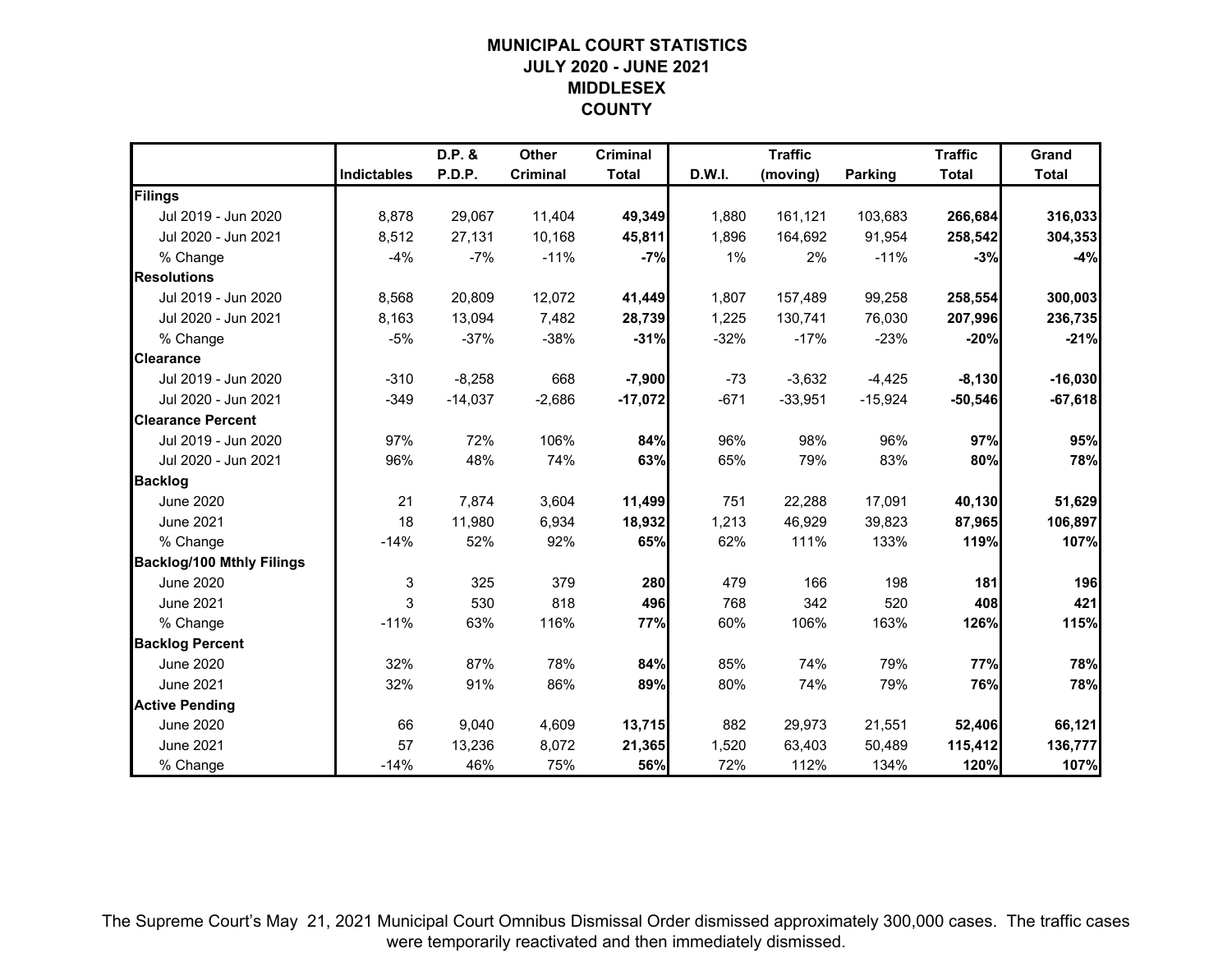## **MUNICIPAL COURT STATISTICSJULY 2020 - JUNE 2021 MONMOUTH COUNTY**

|                                  |                    | D.P. &    | Other    | <b>Criminal</b> |        | <b>Traffic</b> |                | <b>Traffic</b> | Grand        |
|----------------------------------|--------------------|-----------|----------|-----------------|--------|----------------|----------------|----------------|--------------|
|                                  | <b>Indictables</b> | P.D.P.    | Criminal | <b>Total</b>    | D.W.I. | (moving)       | <b>Parking</b> | <b>Total</b>   | <b>Total</b> |
| Filings                          |                    |           |          |                 |        |                |                |                |              |
| Jul 2019 - Jun 2020              | 9,152              | 35,432    | 13,871   | 58,455          | 2,016  | 143,940        | 81,123         | 227,079        | 285,534      |
| Jul 2020 - Jun 2021              | 8,928              | 30,502    | 12,364   | 51,794          | 1,941  | 133,684        | 90,384         | 226,009        | 277,803      |
| % Change                         | $-2%$              | $-14%$    | $-11%$   | $-11%$          | $-4%$  | $-7%$          | 11%            | 0%             | $-3%$        |
| <b>Resolutions</b>               |                    |           |          |                 |        |                |                |                |              |
| Jul 2019 - Jun 2020              | 9,120              | 24,246    | 16,166   | 49,532          | 2,103  | 147,479        | 77,631         | 227,213        | 276,745      |
| Jul 2020 - Jun 2021              | 8,861              | 12,079    | 11,733   | 32,673          | 1,670  | 111,475        | 76,990         | 190,135        | 222,808      |
| % Change                         | $-3%$              | $-50%$    | $-27%$   | $-34%$          | $-21%$ | $-24%$         | $-1%$          | $-16%$         | $-19%$       |
| <b>Clearance</b>                 |                    |           |          |                 |        |                |                |                |              |
| Jul 2019 - Jun 2020              | $-32$              | $-11,186$ | 2,295    | $-8,923$        | 87     | 3,539          | $-3,492$       | 134            | $-8,789$     |
| Jul 2020 - Jun 2021              | $-67$              | $-18,423$ | $-631$   | $-19,121$       | $-271$ | $-22,209$      | $-13,394$      | $-35,874$      | $-54,995$    |
| <b>Clearance Percent</b>         |                    |           |          |                 |        |                |                |                |              |
| Jul 2019 - Jun 2020              | 100%               | 68%       | 117%     | 85%             | 104%   | 102%           | 96%            | 100%           | 97%          |
| Jul 2020 - Jun 2021              | 99%                | 40%       | 95%      | 63%             | 86%    | 83%            | 85%            | 84%            | 80%          |
| <b>Backlog</b>                   |                    |           |          |                 |        |                |                |                |              |
| <b>June 2020</b>                 | 7                  | 4,666     | 1,809    | 6,482           | 717    | 12,467         | 3,411          | 16,595         | 23,077       |
| <b>June 2021</b>                 | 11                 | 6,605     | 4,442    | 11,058          | 778    | 26,527         | 14,436         | 41,741         | 52,799       |
| % Change                         | 57%                | 42%       | 146%     | 71%             | 9%     | 113%           | 323%           | 152%           | 129%         |
| <b>Backlog/100 Mthly Filings</b> |                    |           |          |                 |        |                |                |                |              |
| <b>June 2020</b>                 | 1                  | 158       | 156      | 133             | 427    | 104            | 50             | 88             | 97           |
| <b>June 2021</b>                 | 1                  | 260       | 431      | 256             | 481    | 238            | 192            | 222            | 228          |
| % Change                         | 61%                | 64%       | 175%     | 93%             | 13%    | 129%           | 280%           | 153%           | 135%         |
| <b>Backlog Percent</b>           |                    |           |          |                 |        |                |                |                |              |
| <b>June 2020</b>                 | 35%                | 75%       | 49%      | 66%             | 82%    | 67%            | 29%            | 53%            | 56%          |
| <b>June 2021</b>                 | 42%                | 82%       | 76%      | 79%             | 73%    | 69%            | 55%            | 63%            | 66%          |
| <b>Active Pending</b>            |                    |           |          |                 |        |                |                |                |              |
| <b>June 2020</b>                 | 20                 | 6,203     | 3,669    | 9,892           | 873    | 18,611         | 11,925         | 31,409         | 41,301       |
| June 2021                        | 26                 | 8,064     | 5,823    | 13,913          | 1,073  | 38,674         | 26,038         | 65,785         | 79,698       |
| % Change                         | 30%                | 30%       | 59%      | 41%             | 23%    | 108%           | 118%           | 109%           | 93%          |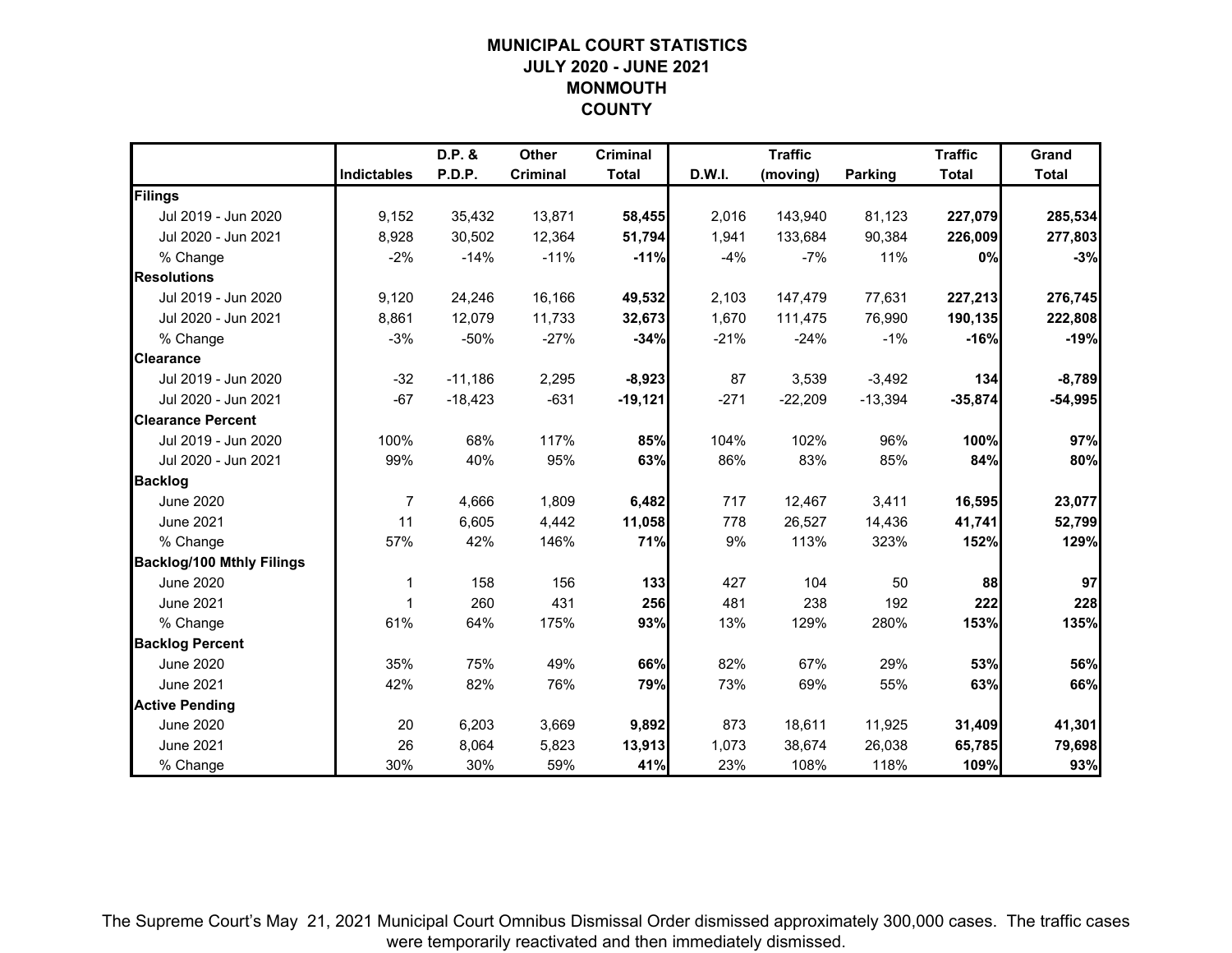## **MUNICIPAL COURT STATISTICSJULY 2020 - JUNE 2021 MORRIS COUNTY**

|                                  |                    | D.P. &   | Other    | <b>Criminal</b> |        | <b>Traffic</b> |                | <b>Traffic</b> | Grand        |
|----------------------------------|--------------------|----------|----------|-----------------|--------|----------------|----------------|----------------|--------------|
|                                  | <b>Indictables</b> | P.D.P.   | Criminal | <b>Total</b>    | D.W.I. | (moving)       | <b>Parking</b> | <b>Total</b>   | <b>Total</b> |
| Filings                          |                    |          |          |                 |        |                |                |                |              |
| Jul 2019 - Jun 2020              | 4,068              | 13,989   | 6,937    | 24,994          | 1,328  | 88,640         | 37,901         | 127,869        | 152,863      |
| Jul 2020 - Jun 2021              | 3,771              | 12,602   | 6,221    | 22,594          | 1,195  | 69,628         | 22,748         | 93,571         | 116,165      |
| % Change                         | $-7%$              | $-10%$   | $-10%$   | $-10%$          | $-10%$ | $-21%$         | $-40%$         | $-27%$         | $-24%$       |
| <b>Resolutions</b>               |                    |          |          |                 |        |                |                |                |              |
| Jul 2019 - Jun 2020              | 4,017              | 9,569    | 7,461    | 21,047          | 1,272  | 88,959         | 38,986         | 129,217        | 150,264      |
| Jul 2020 - Jun 2021              | 3,749              | 5,177    | 5,402    | 14,328          | 1,098  | 59,382         | 18,151         | 78,631         | 92,959       |
| % Change                         | $-7%$              | $-46%$   | $-28%$   | $-32%$          | $-14%$ | $-33%$         | $-53%$         | $-39%$         | $-38%$       |
| <b>Clearance</b>                 |                    |          |          |                 |        |                |                |                |              |
| Jul 2019 - Jun 2020              | $-51$              | $-4,420$ | 524      | $-3,947$        | $-56$  | 319            | 1,085          | 1,348          | $-2,599$     |
| Jul 2020 - Jun 2021              | $-22$              | $-7,425$ | $-819$   | $-8,266$        | $-97$  | $-10,246$      | $-4,597$       | $-14,940$      | $-23,206$    |
| <b>Clearance Percent</b>         |                    |          |          |                 |        |                |                |                |              |
| Jul 2019 - Jun 2020              | 99%                | 68%      | 108%     | 84%             | 96%    | 100%           | 103%           | 101%           | 98%          |
| Jul 2020 - Jun 2021              | 99%                | 41%      | 87%      | 63%             | 92%    | 85%            | 80%            | 84%            | 80%          |
| <b>Backlog</b>                   |                    |          |          |                 |        |                |                |                |              |
| <b>June 2020</b>                 | 3                  | 2,011    | 1,038    | 3,052           | 518    | 7,663          | 2,439          | 10,620         | 13,672       |
| <b>June 2021</b>                 | 4                  | 2,491    | 1,582    | 4,077           | 490    | 13,917         | 5,922          | 20,329         | 24,406       |
| % Change                         | 33%                | 24%      | 52%      | 34%             | $-5%$  | 82%            | 143%           | 91%            | 79%          |
| <b>Backlog/100 Mthly Filings</b> |                    |          |          |                 |        |                |                |                |              |
| <b>June 2020</b>                 | 1                  | 173      | 180      | 147             | 468    | 104            | 77             | 100            | 107          |
| <b>June 2021</b>                 | 1                  | 237      | 305      | 217             | 492    | 240            | 312            | 261            | 252          |
| % Change                         | 44%                | 38%      | 70%      | 48%             | 5%     | 131%           | 305%           | 162%           | 135%         |
| <b>Backlog Percent</b>           |                    |          |          |                 |        |                |                |                |              |
| <b>June 2020</b>                 | 33%                | 80%      | 73%      | 77%             | 86%    | 72%            | 82%            | 75%            | 75%          |
| <b>June 2021</b>                 | 57%                | 86%      | 67%      | 78%             | 74%    | 69%            | 76%            | 71%            | 72%          |
| <b>Active Pending</b>            |                    |          |          |                 |        |                |                |                |              |
| <b>June 2020</b>                 | 9                  | 2,515    | 1,431    | 3,955           | 599    | 10,666         | 2,977          | 14,242         | 18,197       |
| <b>June 2021</b>                 | $\overline{7}$     | 2,891    | 2,346    | 5,244           | 666    | 20,277         | 7,793          | 28,736         | 33,980       |
| % Change                         | $-22%$             | 15%      | 64%      | 33%             | 11%    | 90%            | 162%           | 102%           | 87%          |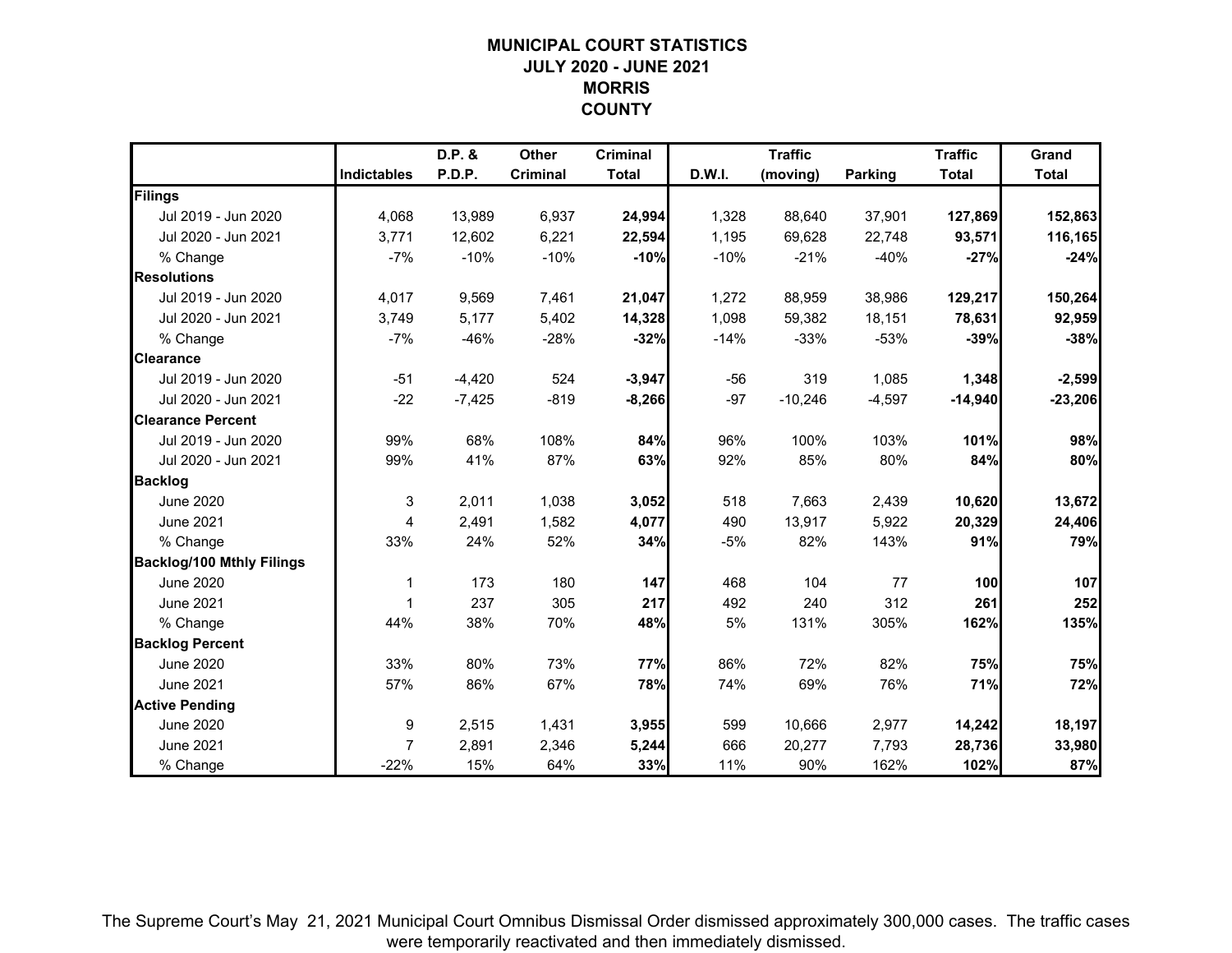## **MUNICIPAL COURT STATISTICSJULY 2020 - JUNE 2021 OCEAN COUNTY**

|                                  |                | D.P. &        | Other    | <b>Criminal</b> |               | <b>Traffic</b> |                | <b>Traffic</b> | Grand        |
|----------------------------------|----------------|---------------|----------|-----------------|---------------|----------------|----------------|----------------|--------------|
|                                  | Indictables    | <b>P.D.P.</b> | Criminal | <b>Total</b>    | <b>D.W.I.</b> | (moving)       | <b>Parking</b> | <b>Total</b>   | <b>Total</b> |
| Filings                          |                |               |          |                 |               |                |                |                |              |
| Jul 2019 - Jun 2020              | 7,022          | 20,449        | 7,710    | 35,181          | 1,673         | 77,208         | 24,719         | 103,600        | 138,781      |
| Jul 2020 - Jun 2021              | 7,120          | 19,384        | 8,393    | 34,897          | 1,590         | 79,038         | 25,108         | 105,736        | 140,633      |
| % Change                         | 1%             | $-5%$         | 9%       | $-1%$           | $-5%$         | 2%             | 2%             | 2%             | 1%           |
| <b>Resolutions</b>               |                |               |          |                 |               |                |                |                |              |
| Jul 2019 - Jun 2020              | 7,005          | 11,195        | 9,254    | 27,454          | 1,516         | 75,148         | 25,979         | 102,643        | 130,097      |
| Jul 2020 - Jun 2021              | 7,088          | 7,242         | 8,176    | 22,506          | 1,173         | 62,606         | 19,259         | 83,038         | 105,544      |
| % Change                         | $1\%$          | $-35%$        | $-12%$   | $-18%$          | $-23%$        | $-17%$         | $-26%$         | $-19%$         | $-19%$       |
| <b>Clearance</b>                 |                |               |          |                 |               |                |                |                |              |
| Jul 2019 - Jun 2020              | $-17$          | $-9,254$      | 1,544    | $-7,727$        | $-157$        | $-2,060$       | 1,260          | $-957$         | $-8,684$     |
| Jul 2020 - Jun 2021              | $-32$          | $-12,142$     | $-217$   | $-12,391$       | $-417$        | $-16,432$      | $-5,849$       | $-22,698$      | $-35,089$    |
| <b>Clearance Percent</b>         |                |               |          |                 |               |                |                |                |              |
| Jul 2019 - Jun 2020              | 100%           | 55%           | 120%     | 78%             | 91%           | 97%            | 105%           | 99%            | 94%          |
| Jul 2020 - Jun 2021              | 100%           | 37%           | 97%      | 64%             | 74%           | 79%            | 77%            | 79%            | 75%          |
| <b>Backlog</b>                   |                |               |          |                 |               |                |                |                |              |
| June 2020                        | 3              | 2,799         | 1,747    | 4,549           | 765           | 9,530          | 1,403          | 11,698         | 16,247       |
| <b>June 2021</b>                 | $\overline{2}$ | 4,106         | 4,057    | 8,165           | 969           | 21,849         | 5,867          | 28,685         | 36,850       |
| % Change                         | $-33%$         | 47%           | 132%     | 79%             | 27%           | 129%           | 318%           | 145%           | 127%         |
| <b>Backlog/100 Mthly Filings</b> |                |               |          |                 |               |                |                |                |              |
| <b>June 2020</b>                 | 1              | 164           | 272      | 155             | 549           | 148            | 68             | 135            | 140          |
| <b>June 2021</b>                 | $\mathbf{0}$   | 254           | 580      | 281             | 731           | 332            | 280            | 326            | 314          |
| % Change                         | $-34%$         | 55%           | 113%     | 81%             | 33%           | 124%           | 312%           | 140%           | 124%         |
| <b>Backlog Percent</b>           |                |               |          |                 |               |                |                |                |              |
| <b>June 2020</b>                 | 5%             | 70%           | 58%      | 65%             | 86%           | 66%            | 36%            | 61%            | 62%          |
| <b>June 2021</b>                 | 9%             | 82%           | 79%      | 80%             | 81%           | 73%            | 59%            | 70%            | 72%          |
| <b>Active Pending</b>            |                |               |          |                 |               |                |                |                |              |
| <b>June 2020</b>                 | 57             | 3,989         | 2,990    | 7,036           | 891           | 14,431         | 3,926          | 19,248         | 26,284       |
| <b>June 2021</b>                 | 23             | 5,032         | 5,155    | 10,210          | 1,201         | 29,936         | 10,002         | 41,139         | 51,349       |
| % Change                         | $-60%$         | 26%           | 72%      | 45%             | 35%           | 107%           | 155%           | 114%           | 95%          |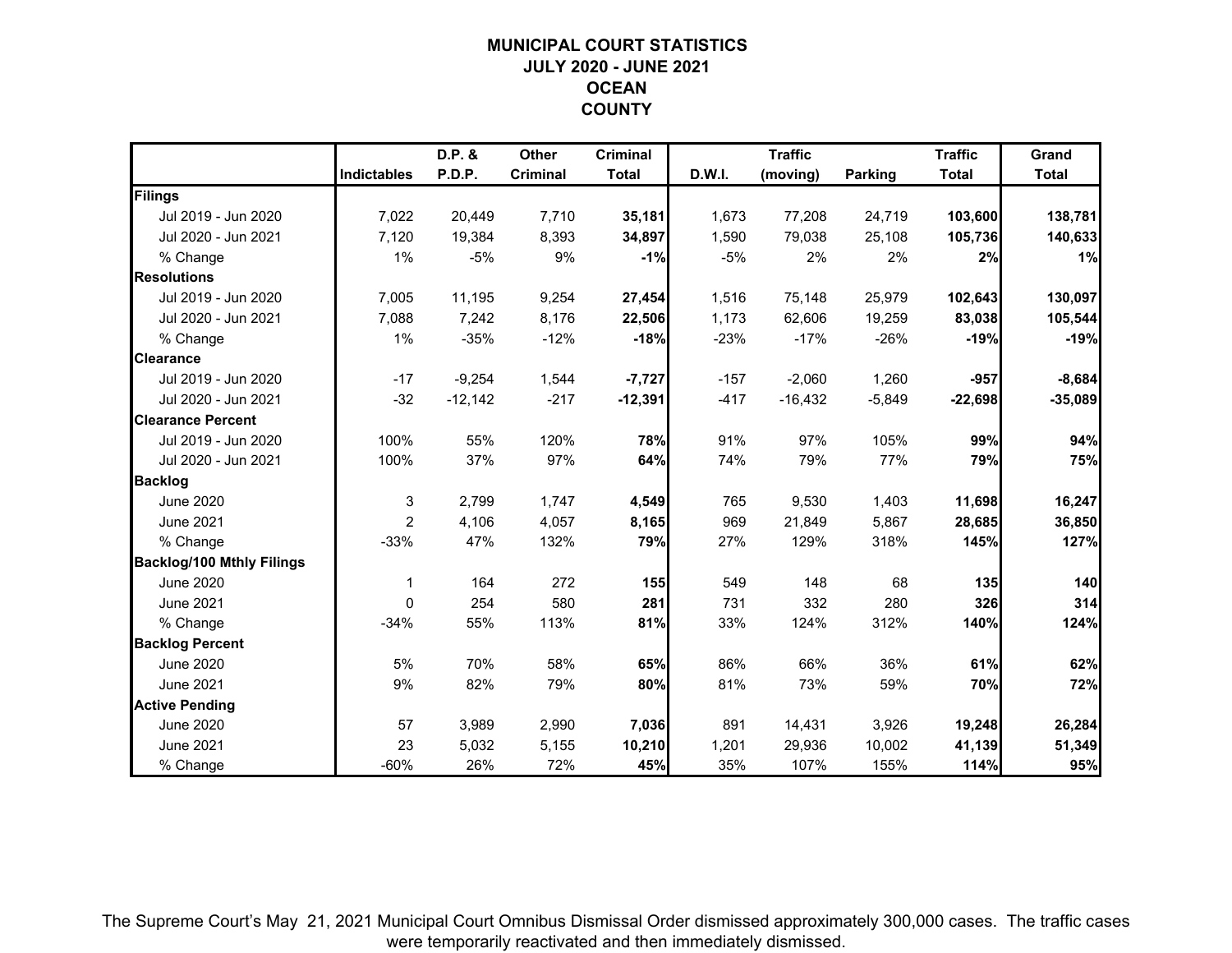## **MUNICIPAL COURT STATISTICSJULY 2020 - JUNE 2021 PASSAIC COUNTY**

|                                  |                    | D.P. &    | Other    | <b>Criminal</b> |        | <b>Traffic</b> |                | <b>Traffic</b> | Grand        |
|----------------------------------|--------------------|-----------|----------|-----------------|--------|----------------|----------------|----------------|--------------|
|                                  | <b>Indictables</b> | P.D.P.    | Criminal | <b>Total</b>    | D.W.I. | (moving)       | <b>Parking</b> | <b>Total</b>   | <b>Total</b> |
| Filings                          |                    |           |          |                 |        |                |                |                |              |
| Jul 2019 - Jun 2020              | 13,935             | 25,469    | 13,554   | 52,958          | 853    | 91,522         | 171,850        | 264,225        | 317,183      |
| Jul 2020 - Jun 2021              | 14,323             | 20,403    | 11,882   | 46,608          | 881    | 90,699         | 169,097        | 260,677        | 307,285      |
| % Change                         | 3%                 | $-20%$    | $-12%$   | $-12%$          | 3%     | $-1%$          | $-2%$          | $-1%$          | $-3%$        |
| <b>Resolutions</b>               |                    |           |          |                 |        |                |                |                |              |
| Jul 2019 - Jun 2020              | 13,929             | 19,118    | 10,733   | 43,780          | 868    | 90,151         | 171,498        | 262,517        | 306,297      |
| Jul 2020 - Jun 2021              | 14,274             | 10,315    | 6,313    | 30,902          | 596    | 65,899         | 140,441        | 206,936        | 237,838      |
| % Change                         | 2%                 | $-46%$    | $-41%$   | $-29%$          | $-31%$ | $-27%$         | $-18%$         | $-21%$         | $-22%$       |
| <b>Clearance</b>                 |                    |           |          |                 |        |                |                |                |              |
| Jul 2019 - Jun 2020              | $-6$               | $-6,351$  | $-2,821$ | $-9,178$        | 15     | $-1,371$       | $-352$         | $-1,708$       | $-10,886$    |
| Jul 2020 - Jun 2021              | $-49$              | $-10,088$ | $-5,569$ | $-15,706$       | $-285$ | $-24,800$      | $-28,656$      | $-53,741$      | $-69,447$    |
| <b>Clearance Percent</b>         |                    |           |          |                 |        |                |                |                |              |
| Jul 2019 - Jun 2020              | 100%               | 75%       | 79%      | 83%             | 102%   | 99%            | 100%           | 99%            | 97%          |
| Jul 2020 - Jun 2021              | 100%               | 51%       | 53%      | 66%             | 68%    | 73%            | 83%            | 79%            | 77%          |
| <b>Backlog</b>                   |                    |           |          |                 |        |                |                |                |              |
| <b>June 2020</b>                 | 41                 | 4,813     | 3,415    | 8,269           | 234    | 11,719         | 19,839         | 31,792         | 40,061       |
| <b>June 2021</b>                 | 43                 | 10,300    | 9,934    | 20,277          | 400    | 31,732         | 59,741         | 91,873         | 112,150      |
| % Change                         | 5%                 | 114%      | 191%     | 145%            | 71%    | 171%           | 201%           | 189%           | 180%         |
| <b>Backlog/100 Mthly Filings</b> |                    |           |          |                 |        |                |                |                |              |
| <b>June 2020</b>                 | 4                  | 227       | 302      | 187             | 329    | 154            | 139            | 144            | 152          |
| <b>June 2021</b>                 | 4                  | 606       | 1,003    | 522             | 545    | 420            | 424            | 423            | 438          |
| % Change                         | 2%                 | 167%      | 232%     | 179%            | 66%    | 173%           | 206%           | 193%           | 189%         |
| <b>Backlog Percent</b>           |                    |           |          |                 |        |                |                |                |              |
| June 2020                        | 63%                | 74%       | 67%      | 71%             | 79%    | 74%            | 77%            | 76%            | 75%          |
| <b>June 2021</b>                 | 77%                | 89%       | 87%      | 88%             | 77%    | 79%            | 79%            | 79%            | 80%          |
| <b>Active Pending</b>            |                    |           |          |                 |        |                |                |                |              |
| <b>June 2020</b>                 | 65                 | 6,527     | 5,071    | 11,663          | 296    | 15,745         | 25,672         | 41,713         | 53,376       |
| June 2021                        | 56                 | 11,547    | 11,366   | 22,969          | 522    | 40,328         | 75,608         | 116,458        | 139,427      |
| % Change                         | $-14%$             | 77%       | 124%     | 97%             | 76%    | 156%           | 195%           | 179%           | 161%         |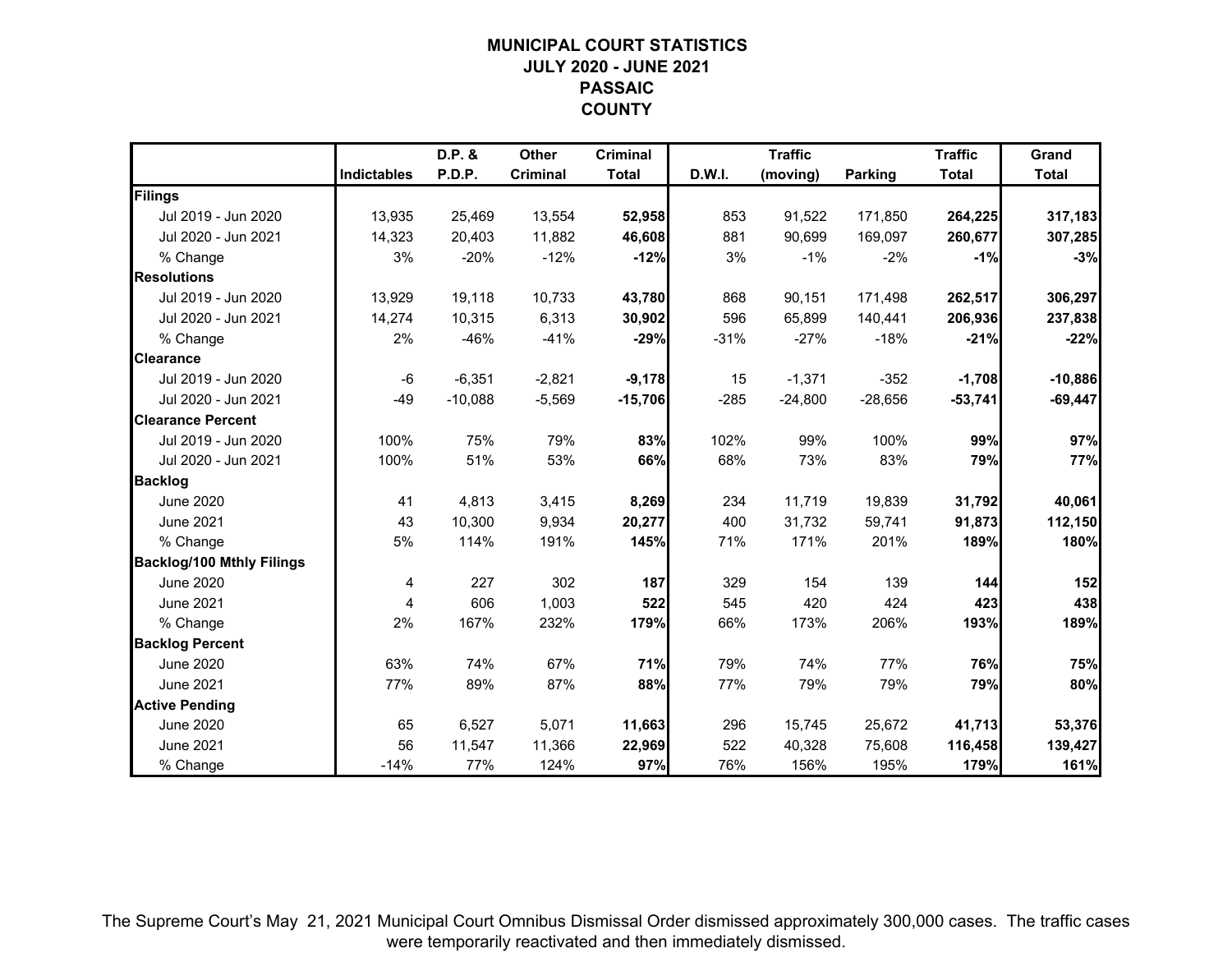## **MUNICIPAL COURT STATISTICSJULY 2020 - JUNE 2021 SALEMCOUNTY**

|                                  |                | D.P. &   | <b>Other</b> | <b>Criminal</b> |               | <b>Traffic</b> |                | <b>Traffic</b> | Grand        |
|----------------------------------|----------------|----------|--------------|-----------------|---------------|----------------|----------------|----------------|--------------|
|                                  | Indictables    | P.D.P.   | Criminal     | <b>Total</b>    | <b>D.W.I.</b> | (moving)       | <b>Parking</b> | <b>Total</b>   | <b>Total</b> |
| Filings                          |                |          |              |                 |               |                |                |                |              |
| Jul 2019 - Jun 2020              | 1,696          | 3,467    | 1,016        | 6,179           | 213           | 15,456         | 717            | 16,386         | 22,565       |
| Jul 2020 - Jun 2021              | 1,820          | 3,571    | 886          | 6,277           | 262           | 20,502         | 311            | 21,075         | 27,352       |
| % Change                         | 7%             | 3%       | $-13%$       | 2%              | 23%           | 33%            | $-57%$         | 29%            | 21%          |
| <b>Resolutions</b>               |                |          |              |                 |               |                |                |                |              |
| Jul 2019 - Jun 2020              | 1,682          | 2,280    | 908          | 4,870           | 188           | 13,906         | 633            | 14,727         | 19,597       |
| Jul 2020 - Jun 2021              | 1,789          | 1,669    | 626          | 4,084           | 147           | 14,440         | 252            | 14,839         | 18,923       |
| % Change                         | 6%             | $-27%$   | $-31%$       | $-16%$          | $-22%$        | 4%             | $-60%$         | 1%             | $-3%$        |
| <b>Clearance</b>                 |                |          |              |                 |               |                |                |                |              |
| Jul 2019 - Jun 2020              | $-14$          | $-1,187$ | $-108$       | $-1,309$        | $-25$         | $-1,550$       | $-84$          | $-1,659$       | $-2,968$     |
| Jul 2020 - Jun 2021              | $-31$          | $-1,902$ | $-260$       | $-2,193$        | $-115$        | $-6,062$       | $-59$          | $-6,236$       | $-8,429$     |
| <b>Clearance Percent</b>         |                |          |              |                 |               |                |                |                |              |
| Jul 2019 - Jun 2020              | 99%            | 66%      | 89%          | 79%             | 88%           | 90%            | 88%            | 90%            | 87%          |
| Jul 2020 - Jun 2021              | 98%            | 47%      | 71%          | 65%             | 56%           | 70%            | 81%            | 70%            | 69%          |
| <b>Backlog</b>                   |                |          |              |                 |               |                |                |                |              |
| <b>June 2020</b>                 | 12             | 669      | 259          | 940             | 94            | 2,567          | 146            | 2,807          | 3,747        |
| <b>June 2021</b>                 | 3              | 1,326    | 529          | 1,858           | 144           | 7,868          | 228            | 8,240          | 10,098       |
| % Change                         | $-75%$         | 98%      | 104%         | 98%             | 53%           | 207%           | 56%            | 194%           | 169%         |
| <b>Backlog/100 Mthly Filings</b> |                |          |              |                 |               |                |                |                |              |
| <b>June 2020</b>                 | 8              | 232      | 306          | 183             | 530           | 199            | 244            | 206            | 199          |
| <b>June 2021</b>                 | $\overline{2}$ | 446      | 716          | 355             | 660           | 461            | 880            | 469            | 443          |
| % Change                         | $-77%$         | 92%      | 134%         | 95%             | 25%           | 131%           | 260%           | 128%           | 122%         |
| <b>Backlog Percent</b>           |                |          |              |                 |               |                |                |                |              |
| <b>June 2020</b>                 | 92%            | 74%      | 71%          | 73%             | 84%           | 68%            | 77%            | 69%            | 70%          |
| <b>June 2021</b>                 | 25%            | 88%      | 85%          | 87%             | 81%           | 84%            | 83%            | 84%            | 85%          |
| <b>Active Pending</b>            |                |          |              |                 |               |                |                |                |              |
| <b>June 2020</b>                 | 13             | 910      | 364          | 1,287           | 112           | 3,751          | 190            | 4,053          | 5,340        |
| <b>June 2021</b>                 | 12             | 1,503    | 623          | 2,138           | 178           | 9,336          | 276            | 9,790          | 11,928       |
| % Change                         | $-8%$          | 65%      | 71%          | 66%             | 59%           | 149%           | 45%            | 142%           | 123%         |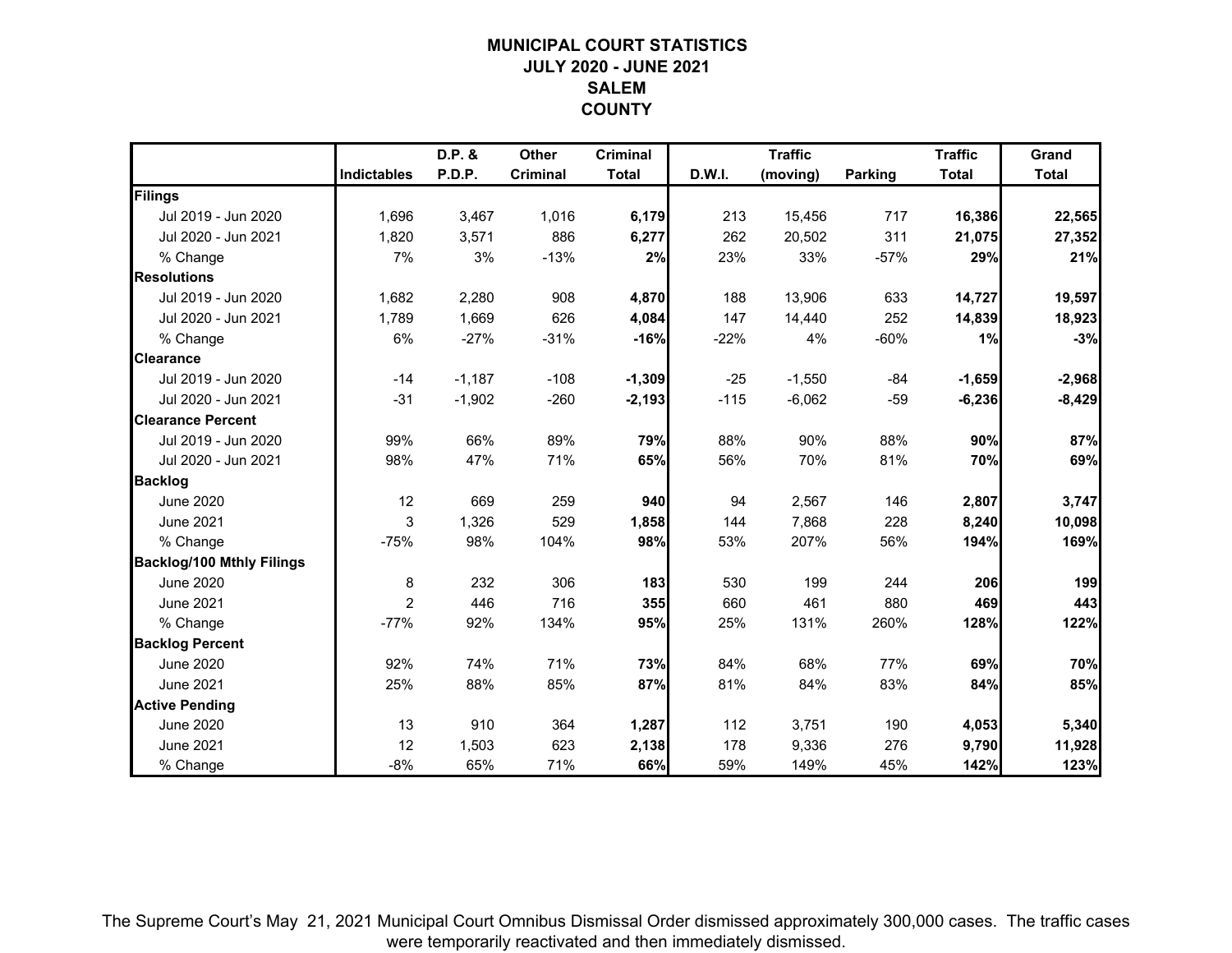## **MUNICIPAL COURT STATISTICSJULY 2020 - JUNE 2021 SOMERSET COUNTY**

|                                  |                | D.P. &   | Other    | <b>Criminal</b> |        | <b>Traffic</b> |                | <b>Traffic</b> | Grand        |
|----------------------------------|----------------|----------|----------|-----------------|--------|----------------|----------------|----------------|--------------|
|                                  | Indictables    | P.D.P.   | Criminal | <b>Total</b>    | D.W.I. | (moving)       | <b>Parking</b> | <b>Total</b>   | <b>Total</b> |
| Filings                          |                |          |          |                 |        |                |                |                |              |
| Jul 2019 - Jun 2020              | 1,535          | 7,591    | 3,300    | 12,426          | 739    | 61,889         | 21,161         | 83,789         | 96,215       |
| Jul 2020 - Jun 2021              | 1,884          | 6,367    | 2,532    | 10,783          | 673    | 52,068         | 14,099         | 66,840         | 77,623       |
| % Change                         | 23%            | $-16%$   | $-23%$   | $-13%$          | $-9%$  | $-16%$         | $-33%$         | $-20%$         | $-19%$       |
| <b>Resolutions</b>               |                |          |          |                 |        |                |                |                |              |
| Jul 2019 - Jun 2020              | 1,526          | 5,217    | 3,262    | 10,005          | 738    | 61,446         | 21,944         | 84,128         | 94,133       |
| Jul 2020 - Jun 2021              | 1,885          | 3,285    | 2,462    | 7,632           | 578    | 44,643         | 11,327         | 56,548         | 64,180       |
| % Change                         | 24%            | $-37%$   | $-25%$   | $-24%$          | $-22%$ | $-27%$         | $-48%$         | $-33%$         | $-32%$       |
| <b>Clearance</b>                 |                |          |          |                 |        |                |                |                |              |
| Jul 2019 - Jun 2020              | $-9$           | $-2,374$ | $-38$    | $-2,421$        | $-1$   | $-443$         | 783            | 339            | $-2,082$     |
| Jul 2020 - Jun 2021              | $\mathbf{1}$   | $-3,082$ | $-70$    | $-3,151$        | $-95$  | $-7,425$       | $-2,772$       | $-10,292$      | $-13,443$    |
| <b>Clearance Percent</b>         |                |          |          |                 |        |                |                |                |              |
| Jul 2019 - Jun 2020              | 99%            | 69%      | 99%      | 81%             | 100%   | 99%            | 104%           | 100%           | 98%          |
| Jul 2020 - Jun 2021              | 100%           | 52%      | 97%      | 71%             | 86%    | 86%            | 80%            | 85%            | 83%          |
| <b>Backlog</b>                   |                |          |          |                 |        |                |                |                |              |
| <b>June 2020</b>                 | 1              | 1,266    | 532      | 1,799           | 234    | 5,305          | 1,315          | 6,854          | 8,653        |
| <b>June 2021</b>                 | 3              | 1,277    | 765      | 2,045           | 220    | 9,823          | 3,235          | 13,278         | 15,323       |
| % Change                         | 200%           | 1%       | 44%      | 14%             | $-6%$  | 85%            | 146%           | 94%            | 77%          |
| <b>Backlog/100 Mthly Filings</b> |                |          |          |                 |        |                |                |                |              |
| <b>June 2020</b>                 | 1              | 200      | 193      | 174             | 380    | 103            | 75             | 98             | 108          |
| <b>June 2021</b>                 | $\overline{2}$ | 241      | 363      | 228             | 392    | 226            | 275            | 238            | 237          |
| % Change                         | 144%           | 20%      | 87%      | 31%             | 3%     | 120%           | 269%           | 143%           | 119%         |
| <b>Backlog Percent</b>           |                |          |          |                 |        |                |                |                |              |
| <b>June 2020</b>                 | 17%            | 79%      | 59%      | 72%             | 84%    | 67%            | 74%            | 69%            | 69%          |
| <b>June 2021</b>                 | 50%            | 83%      | 72%      | 78%             | 66%    | 69%            | 67%            | 68%            | 69%          |
| <b>Active Pending</b>            |                |          |          |                 |        |                |                |                |              |
| <b>June 2020</b>                 | 6              | 1,601    | 907      | 2,514           | 277    | 7,898          | 1,781          | 9,956          | 12,470       |
| <b>June 2021</b>                 | 6              | 1,534    | 1,069    | 2,609           | 333    | 14,286         | 4,861          | 19,480         | 22,089       |
| % Change                         | 0%             | $-4%$    | 18%      | 4%              | 20%    | 81%            | 173%           | 96%            | 77%          |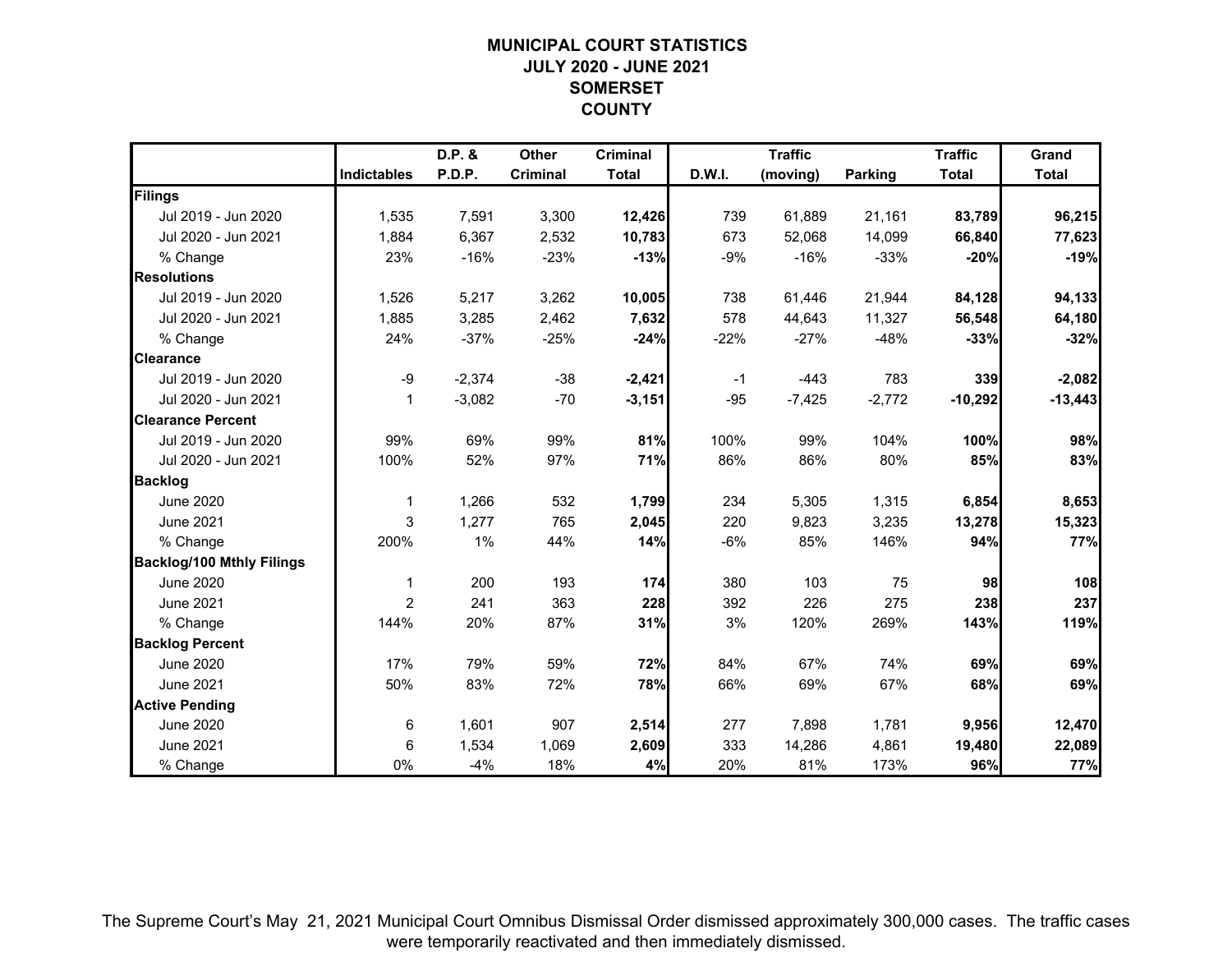## **MUNICIPAL COURT STATISTICSJULY 2020 - JUNE 2021 SUSSEX COUNTY**

|                                  |             | D.P. &        | Other    | <b>Criminal</b> |               | <b>Traffic</b> |                | <b>Traffic</b> | Grand        |
|----------------------------------|-------------|---------------|----------|-----------------|---------------|----------------|----------------|----------------|--------------|
|                                  | Indictables | <b>P.D.P.</b> | Criminal | <b>Total</b>    | <b>D.W.I.</b> | (moving)       | <b>Parking</b> | <b>Total</b>   | <b>Total</b> |
| Filings                          |             |               |          |                 |               |                |                |                |              |
| Jul 2019 - Jun 2020              | 1,181       | 3,743         | 1,489    | 6,413           | 376           | 15,627         | 1,531          | 17,534         | 23,947       |
| Jul 2020 - Jun 2021              | 1,276       | 3,714         | 1,416    | 6,406           | 368           | 15,341         | 1,905          | 17,614         | 24,020       |
| % Change                         | 8%          | $-1%$         | $-5%$    | 0%              | $-2%$         | $-2%$          | 24%            | 0%             | 0%           |
| <b>Resolutions</b>               |             |               |          |                 |               |                |                |                |              |
| Jul 2019 - Jun 2020              | 1,140       | 2,402         | 1,376    | 4,918           | 366           | 15,570         | 1,561          | 17,497         | 22,415       |
| Jul 2020 - Jun 2021              | 1,281       | 1,762         | 1,131    | 4,174           | 311           | 12,848         | 1,560          | 14,719         | 18,893       |
| % Change                         | 12%         | $-27%$        | $-18%$   | $-15%$          | $-15%$        | $-17%$         | 0%             | $-16%$         | $-16%$       |
| <b>Clearance</b>                 |             |               |          |                 |               |                |                |                |              |
| Jul 2019 - Jun 2020              | $-41$       | $-1,341$      | $-113$   | $-1,495$        | $-10$         | $-57$          | 30             | $-37$          | $-1,532$     |
| Jul 2020 - Jun 2021              | 5           | $-1,952$      | $-285$   | $-2,232$        | $-57$         | $-2,493$       | $-345$         | $-2,895$       | $-5,127$     |
| <b>Clearance Percent</b>         |             |               |          |                 |               |                |                |                |              |
| Jul 2019 - Jun 2020              | 97%         | 64%           | 92%      | 77%             | 97%           | 100%           | 102%           | 100%           | 94%          |
| Jul 2020 - Jun 2021              | 100%        | 47%           | 80%      | 65%             | 85%           | 84%            | 82%            | 84%            | 79%          |
| <b>Backlog</b>                   |             |               |          |                 |               |                |                |                |              |
| <b>June 2020</b>                 | 0           | 553           | 241      | 794             | 135           | 1,606          | 96             | 1,837          | 2,631        |
| <b>June 2021</b>                 | $\mathbf 0$ | 678           | 515      | 1,193           | 167           | 3,191          | 354            | 3,712          | 4,905        |
| % Change                         | $ -$        | 23%           | 114%     | 50%             | 24%           | 99%            | 269%           | 102%           | 86%          |
| <b>Backlog/100 Mthly Filings</b> |             |               |          |                 |               |                |                |                |              |
| <b>June 2020</b>                 | 0           | 177           | 194      | 149             | 431           | 123            | 75             | 126            | 132          |
| <b>June 2021</b>                 | $\mathbf 0$ | 219           | 436      | 223             | 545           | 250            | 223            | 253            | 245          |
| % Change                         | $ -$        | 24%           | 125%     | 50%             | 26%           | 102%           | 196%           | 101%           | 86%          |
| <b>Backlog Percent</b>           |             |               |          |                 |               |                |                |                |              |
| <b>June 2020</b>                 | 0%          | 70%           | 64%      | 68%             | 78%           | 70%            | 82%            | 71%            | 70%          |
| <b>June 2021</b>                 | 0%          | 79%           | 76%      | 77%             | 77%           | 70%            | 78%            | 71%            | 72%          |
| <b>Active Pending</b>            |             |               |          |                 |               |                |                |                |              |
| <b>June 2020</b>                 | 1           | 791           | 379      | 1,171           | 174           | 2,307          | 117            | 2,598          | 3,769        |
| <b>June 2021</b>                 | 14          | 856           | 674      | 1,544           | 216           | 4,568          | 453            | 5,237          | 6,781        |
| % Change                         | 1300%       | 8%            | 78%      | 32%             | 24%           | 98%            | 287%           | 102%           | 80%          |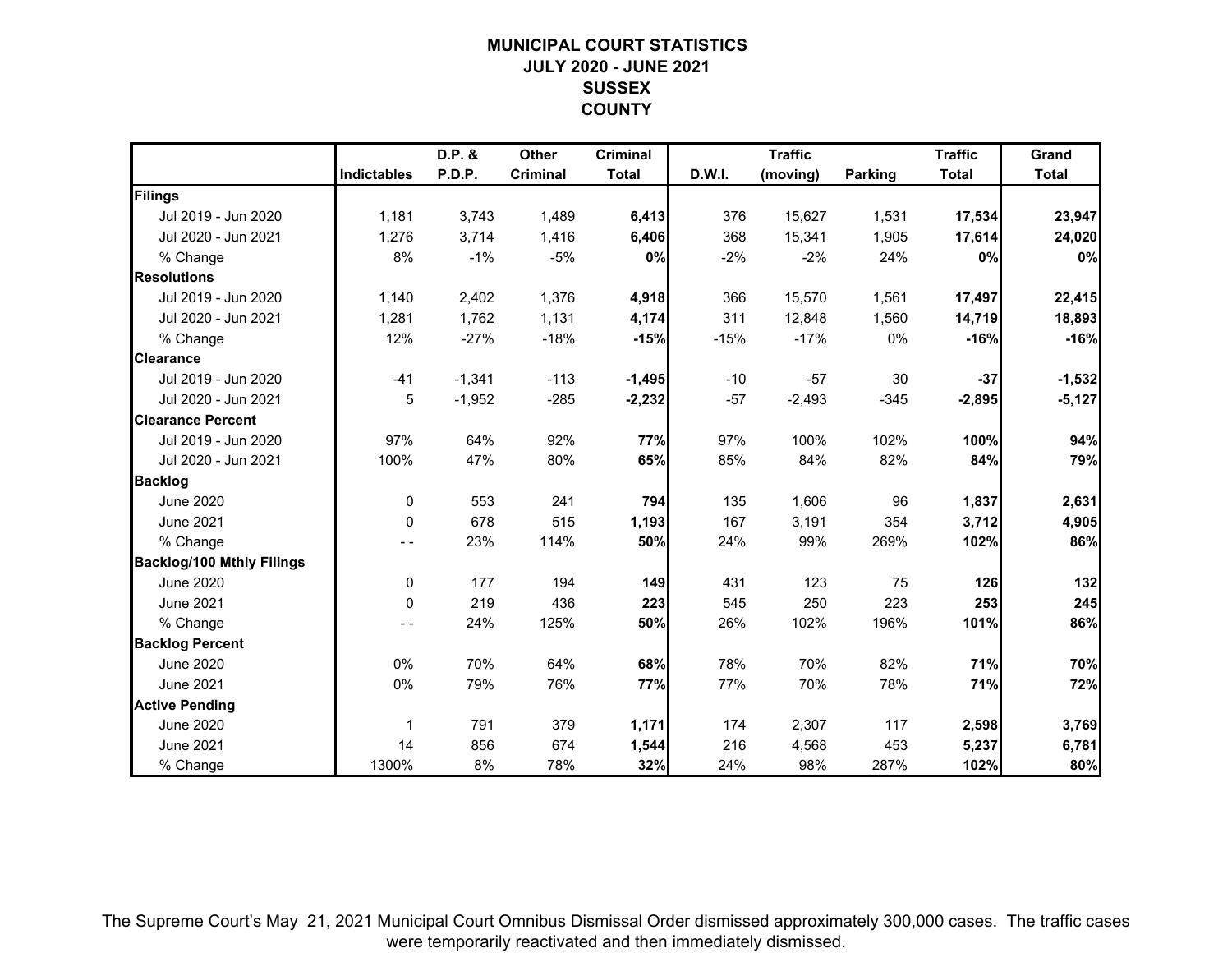## **MUNICIPAL COURT STATISTICSJULY 2020 - JUNE 2021 UNION COUNTY**

|                                  |                | D.P. &        | Other    | <b>Criminal</b> |               | <b>Traffic</b> |                | <b>Traffic</b> | Grand        |
|----------------------------------|----------------|---------------|----------|-----------------|---------------|----------------|----------------|----------------|--------------|
|                                  | Indictables    | <b>P.D.P.</b> | Criminal | <b>Total</b>    | <b>D.W.I.</b> | (moving)       | <b>Parking</b> | <b>Total</b>   | <b>Total</b> |
| Filings                          |                |               |          |                 |               |                |                |                |              |
| Jul 2019 - Jun 2020              | 7,495          | 18,859        | 7,106    | 33,460          | 1.244         | 146,731        | 160,880        | 308,855        | 342,315      |
| Jul 2020 - Jun 2021              | 7,264          | 15,362        | 6,038    | 28,664          | 1,149         | 117,008        | 173,495        | 291,652        | 320,316      |
| % Change                         | $-3%$          | $-19%$        | $-15%$   | $-14%$          | $-8%$         | $-20%$         | 8%             | $-6%$          | $-6%$        |
| <b>Resolutions</b>               |                |               |          |                 |               |                |                |                |              |
| Jul 2019 - Jun 2020              | 7,351          | 13,506        | 8,698    | 29,555          | 1,099         | 142,857        | 159,580        | 303,536        | 333,091      |
| Jul 2020 - Jun 2021              | 7,226          | 8,118         | 5,104    | 20,448          | 823           | 93,403         | 144,773        | 238,999        | 259,447      |
| % Change                         | $-2%$          | $-40%$        | $-41%$   | $-31%$          | $-25%$        | $-35%$         | $-9%$          | $-21%$         | $-22%$       |
| <b>Clearance</b>                 |                |               |          |                 |               |                |                |                |              |
| Jul 2019 - Jun 2020              | $-144$         | $-5,353$      | 1,592    | $-3,905$        | $-145$        | $-3,874$       | $-1,300$       | $-5,319$       | $-9,224$     |
| Jul 2020 - Jun 2021              | $-38$          | $-7,244$      | $-934$   | $-8,216$        | $-326$        | $-23,605$      | $-28,722$      | $-52,653$      | $-60,869$    |
| <b>Clearance Percent</b>         |                |               |          |                 |               |                |                |                |              |
| Jul 2019 - Jun 2020              | 98%            | 72%           | 122%     | 88%             | 88%           | 97%            | 99%            | 98%            | 97%          |
| Jul 2020 - Jun 2021              | 99%            | 53%           | 85%      | 71%             | 72%           | 80%            | 83%            | 82%            | 81%          |
| <b>Backlog</b>                   |                |               |          |                 |               |                |                |                |              |
| <b>June 2020</b>                 | 25             | 5,810         | 2,461    | 8,296           | 613           | 26,500         | 21,796         | 48,909         | 57,205       |
| <b>June 2021</b>                 | 40             | 8,465         | 3,640    | 12,145          | 772           | 41,224         | 55,483         | 97,479         | 109,624      |
| % Change                         | 60%            | 46%           | 48%      | 46%             | 26%           | 56%            | 155%           | 99%            | 92%          |
| <b>Backlog/100 Mthly Filings</b> |                |               |          |                 |               |                |                |                |              |
| <b>June 2020</b>                 | 4              | 370           | 416      | 298             | 591           | 217            | 163            | 190            | 201          |
| <b>June 2021</b>                 | $\overline{7}$ | 661           | 723      | 508             | 806           | 423            | 384            | 401            | 411          |
| % Change                         | 65%            | 79%           | 74%      | 71%             | 36%           | 95%            | 136%           | 111%           | 105%         |
| <b>Backlog Percent</b>           |                |               |          |                 |               |                |                |                |              |
| <b>June 2020</b>                 | 32%            | 88%           | 86%      | 87%             | 85%           | 79%            | 79%            | 79%            | 80%          |
| <b>June 2021</b>                 | 59%            | 86%           | 77%      | 83%             | 79%           | 75%            | 74%            | 75%            | 75%          |
| <b>Active Pending</b>            |                |               |          |                 |               |                |                |                |              |
| <b>June 2020</b>                 | 78             | 6,619         | 2,855    | 9,552           | 725           | 33,350         | 27,673         | 61,748         | 71,300       |
| <b>June 2021</b>                 | 68             | 9,794         | 4,717    | 14,579          | 978           | 54,937         | 74,840         | 130,755        | 145,334      |
| % Change                         | $-13%$         | 48%           | 65%      | 53%             | 35%           | 65%            | 170%           | 112%           | 104%         |